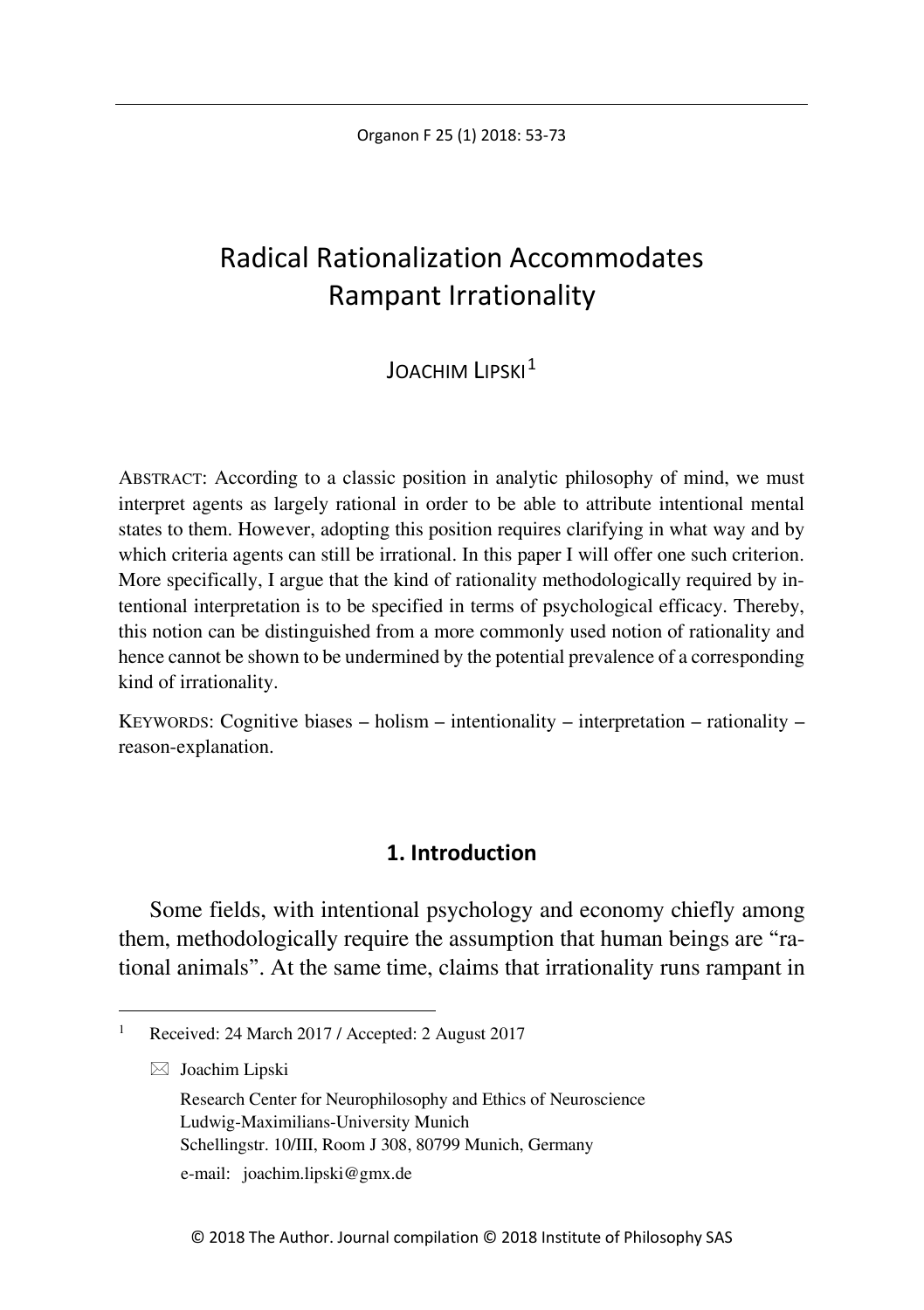the general population are not hard to find. For example, Bertrand Russell lamented:

Man is a rational animal – so at least I have been told. Throughout a long life, I have looked diligently for evidence in favour of this statement, but so far I have not had the good fortune to come across it, though I have searched in many countries spread over three continents. (Russell 1950, 71)

In a more timely treatment of the topic in current cognitive science, Stanovich echoes this sentiment when he remarks that due to irrationality,

[P]hysicians choose less effective medical treatments; people fail to accurately assess risks in their environment; information is misused in legal proceedings; millions of dollars are spent on unneeded projects by government and private industry; parents fail to vaccinate their children; unnecessary surgery is performed; animals are hunted to extinction; billions of dollars are wasted on quack medical remedies; and costly financial misjudgments are made. (Stanovich 2003, 293; also cf. Stanovich 2009, 197 f.)

In this paper, I will explore whether said potentially rampant irrationality can conflict with the intentional (or "folk-psychological") method of mental explanation. Prima facie, the assumption that there is such a conflict is motivated by a classic position in analytic philosophy, which holds that, in order to be able to explain a person's intentional mental states and actions and to be able to attribute the former and responsibility for the latter to her, we need to interpret her as by and large rational. In this paper, I will argue that mental state attribution by way of intentional interpretation and the position we might call rationality-skepticism (as just expressed in Russell's and Stanovich's quotes) track two distinct notions of rationality, and I will offer a criterion for distinguishing them. Specifically, the kind of rationality methodologically required by intentional explanation is tied to psychological efficacy relative to an agent's mindset, whereas the other is not.

To be sure, the possibility of irrationality is a classic and often-discussed topic. What I wish to add to the debate, which for present purposes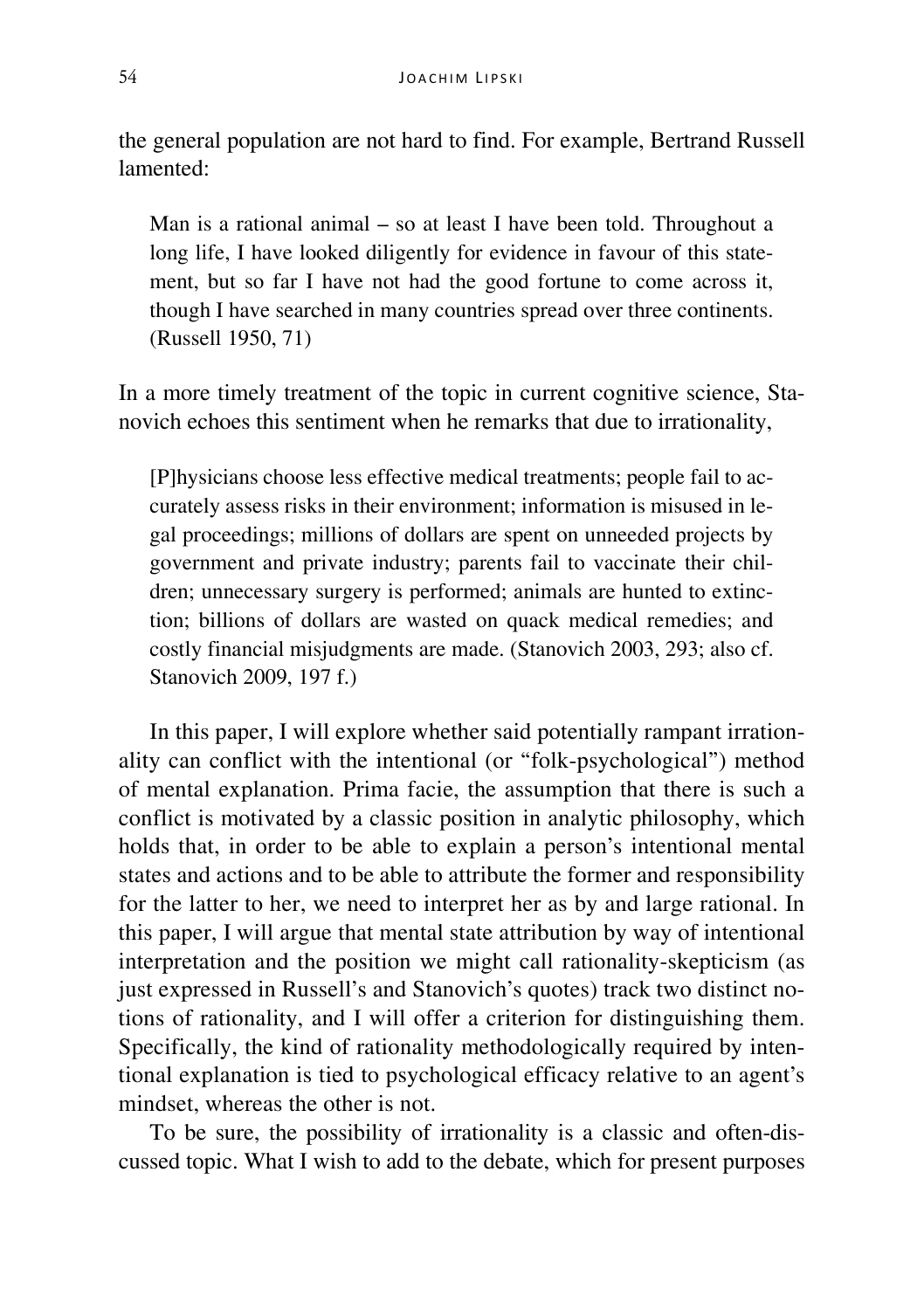we can think of as having started with Davidson's famous entry (see Davidson 1980, 21-42; see my later fn. 10), is an explicit reconciliation of methodological rationalization and a common-sense theory of irrationality.[2](#page-2-0) What we can find to dominate the literature are positions which take sides in this conflict by trying to demolish one of the opponents, either by denying the reality of irrationality (e.g. Bratman 1979; Buss 1997; Arpaly 2000) or by denying that explanation of minds require rationalization in the relevant sense (a denial of rationality; e.g. Mele 1987, 37). However, I believe there is room for acknowledging both; hence, I will argue for their reconciliation and the dissolution of their purported conflict. If anything, my strategy is similar to Holton's (1999), insofar as I think of irrationality as not touching methodological rationalization – but that is where the similarities between Holton's and my account already end.

#### **2. Intentional explanation and rationalization**

One way of explaining an agent's behaviour is by attributing intentional mental states to her (cf. Cummins 2000, 127 ff.; Fodor 1989, chap. 1). Following Davidson, a methodological prerequisite for intentional explanation is to construe the agent by and large – and as far as possible – as rational:

[I]f we are intelligibly to attribute attitudes and beliefs, or usefully to describe motions as behaviour, then we are committed to finding, in the pattern of behaviour, belief and desire, a large degree of rationality and consistency. (Davidson 1980, 2[3](#page-2-1)7)<sup>3</sup>

In order to understand an agent, "we will try for a theory that finds him consistent, a believer of truths, and a lover of the good (all by our own

<span id="page-2-0"></span><sup>&</sup>lt;sup>2</sup> In recent discussions of cognitive biases, the term "rationalization" has been popularly used as referring to the act of trying to make one's actions appear rational after the fact (so-called "post-hoc rationalization"; cf. Sie & Wouters 2010). However, I only use "rationalization" in its Davidsonian sense, which simply means the act of interpreting agents as by and large rational. According to Davidson, it is methodologically required when attributing mental states (see my section 2).

<span id="page-2-1"></span>Regarding this point, see also Davidson (1980, 221 f.); Davidson (2001a, 196-200); Lewis (1983, 113); and Dennett (1987, 19, fn. 1).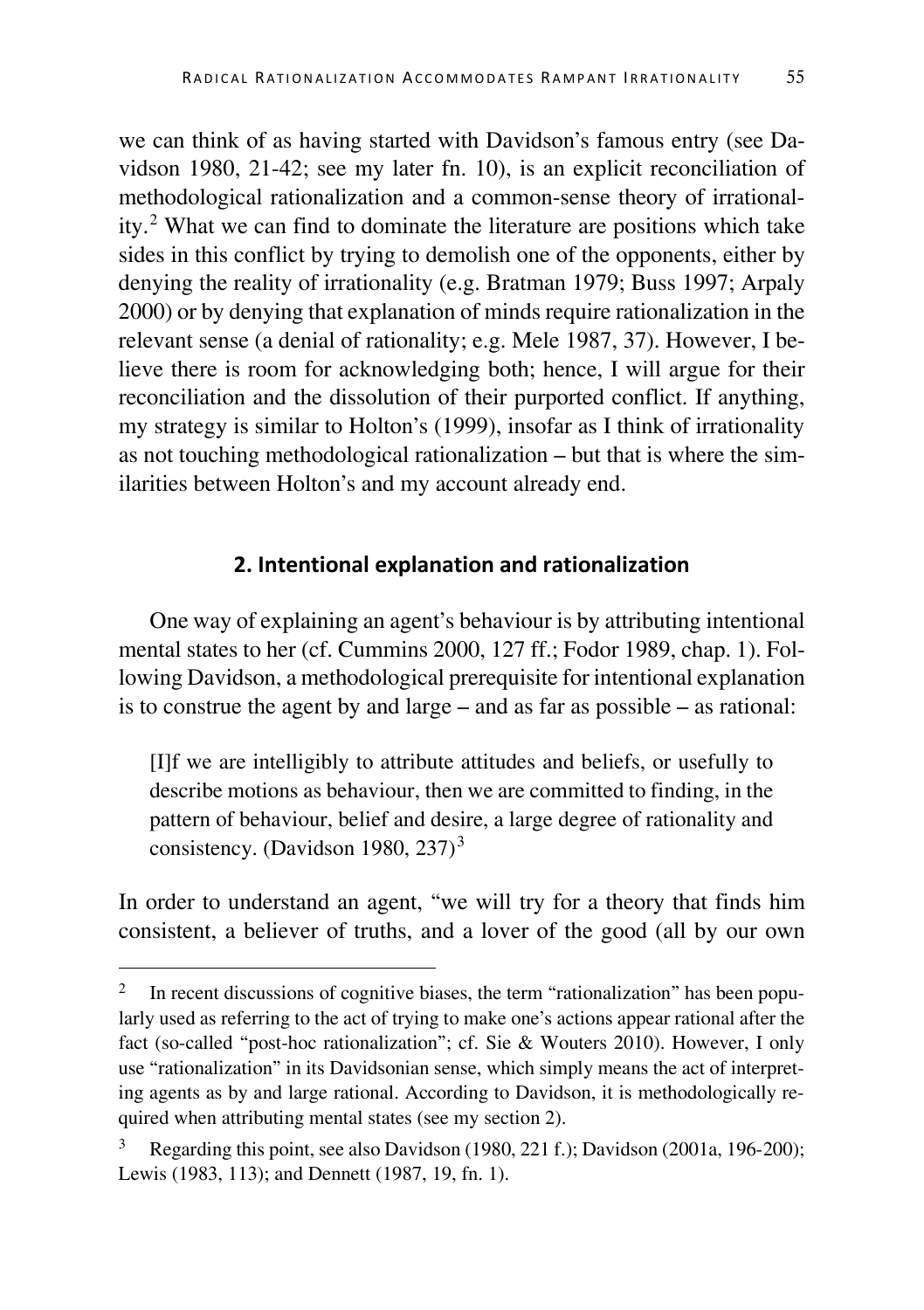lights, it goes without saying)" (Davidson 1980, 222). According to this view, we must attempt to assign beliefs and desires which, by rational standards, jointly produce the actions we can observe an agent to carry out. To say that they jointly produce the action by rational standards is to say that, when taking means-ends beliefs and desires as premises (or "primary reasons"; Davidson 1980, 3-18) in a practical syllogism (Broadie 1986), the conclusion, whose content is the respective action, is logically derivable from them.

According to Davidson (whose writings, along with Quine's, form the *loci classici* for methodological assumptions of rationality), the reason for why rationalisation is necessary is that in interpreting an agent we need to untangle her observable behaviour – which tracks what the agent holds true – into its two aspects, namely belief and meaning (Davidson 2001a, 148, 195). The only way to untangle this vector is by maximizing the truth of an agent's beliefs (or their *correspondence* with actual facts; see Davidson 2001a, 196) on the one hand and the *coherence* of her intentional states on the other (see Davidson 1980, 237). That is, in order to be ascribable to an agent, intentional states have to stand in rational relations to her other mental states, to her actions, and to the world. Hence, irrationality is limited:

Coherence here includes the idea of rationality both in the sense that the action to be explained must be reasonable in the light of the assigned desires and beliefs, but also in the sense that the assigned desires and beliefs must fit with one another. The methodological assumption of rationality does not make it impossible to attribute irrational thoughts and actions to an agent, but it does impose a burden on such attributions. We weaken the intelligibility of attributions of thoughts of any kind to the extent that we fail to uncover a consistent pattern of beliefs, and, finally, of actions, for it is only against a background of such a pattern that we can identify thoughts (Davidson 2001a, 159).

As pointed out by Searle (2000, 106), intentional explanations work the way they do because their explananda are both rationally and causally derivable from the ascribed mental states: That is, if someone just drank a glass of water, then knowing that she was thirsty and that she believed she could quench her thirst by drinking a glass of water explains her drinking.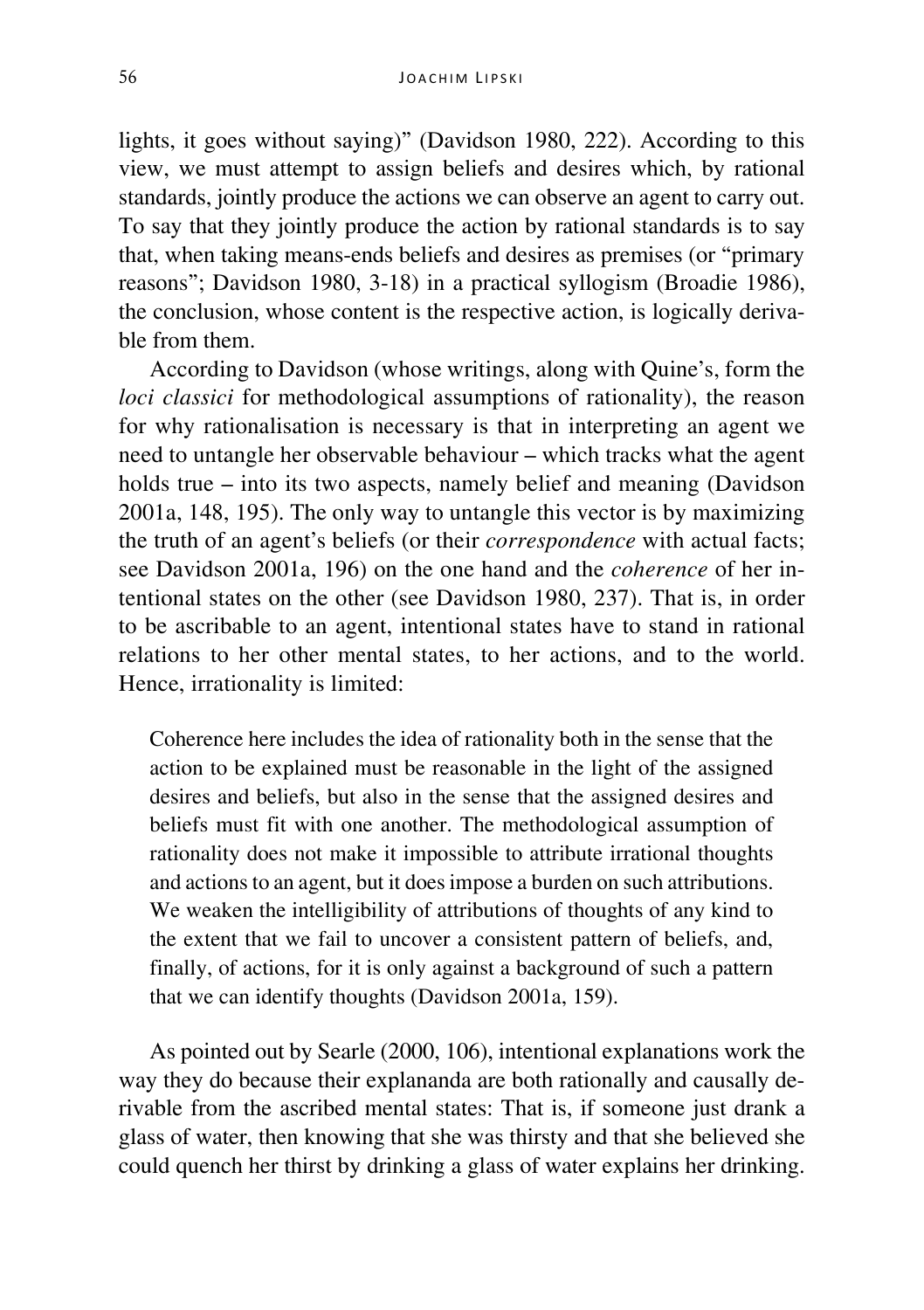Invoking causal relations is necessary insofar as we cannot merely rely on rational relations to intentionally explain actions: For instance, the logical relations inherent in the syllogism "Drinking a glass of water is a way to quench thirst; she is thirsty; thus it would be reasonable for her to drink a glass of water" do not, by themselves, establish the required causal-psychological relation; i.e., the premise-conclusion-relations do not by themselves establish that the conclusion expresses a psychological motivation caused by the truth of the first and the instantiation of the second premise. Because even if it was in this sense rational for someone to drink a glass of water, two things may keep her from drinking: further reasons speaking against drinking or any type of external (i.e. non-mental) obstacle. We distinguish these two cases by saying that we either *decided* against drinking or that we were *kept* from drinking. The first implies rational control of the agent, the other a non-mental obstacle (which may be a brick wall just as much as a mental disease – meaning this obstacle does not have to be external to the body, but rather beyond agential control). It is the first case with which we are presently concerned, since it says something about the agent's mindset in regard to rationality whereas the latter does not. That is, even if a thirsty person eventually decides against drinking, the fact that she had a reason for drinking is not to be disregarded in an account of her mental state. Rather, we say that the agent had conflicting reasons, and if we wish to continue thinking of her as rational, we should say that the stronger reason won out and caused her not to drink.<sup>[4](#page-4-0)</sup> This way, the form of a causal and rational explanation is maintained, even if some reasons (such as her thirst) ultimately proved not to be causally effective for her action. [5](#page-4-1)

Reflecting these two components, causality and logicality, this kind of explanation is both nomological and normative: Its explanatory form, the practical syllogism, is formally analogous to deductive-nomological (DN)

<span id="page-4-0"></span>Sometimes, weaker reasons may win out, in which case we speak of akrasia or weakness of the will (cf. Davidson 1980, 21-42). I will not explore the specific issue of akrasia here.

<span id="page-4-1"></span><sup>5</sup> I tacitly join Searle (1979, 85-87) in assuming that reasons and causes need not be mutually exclusive. Further, I assume that intentional explanation is a quasi-scientific endeavour (cf. Sellars 1997, 90-117; Fodor 1989, 7; Davidson 1980, 221; Dennett 1991, 28 f.).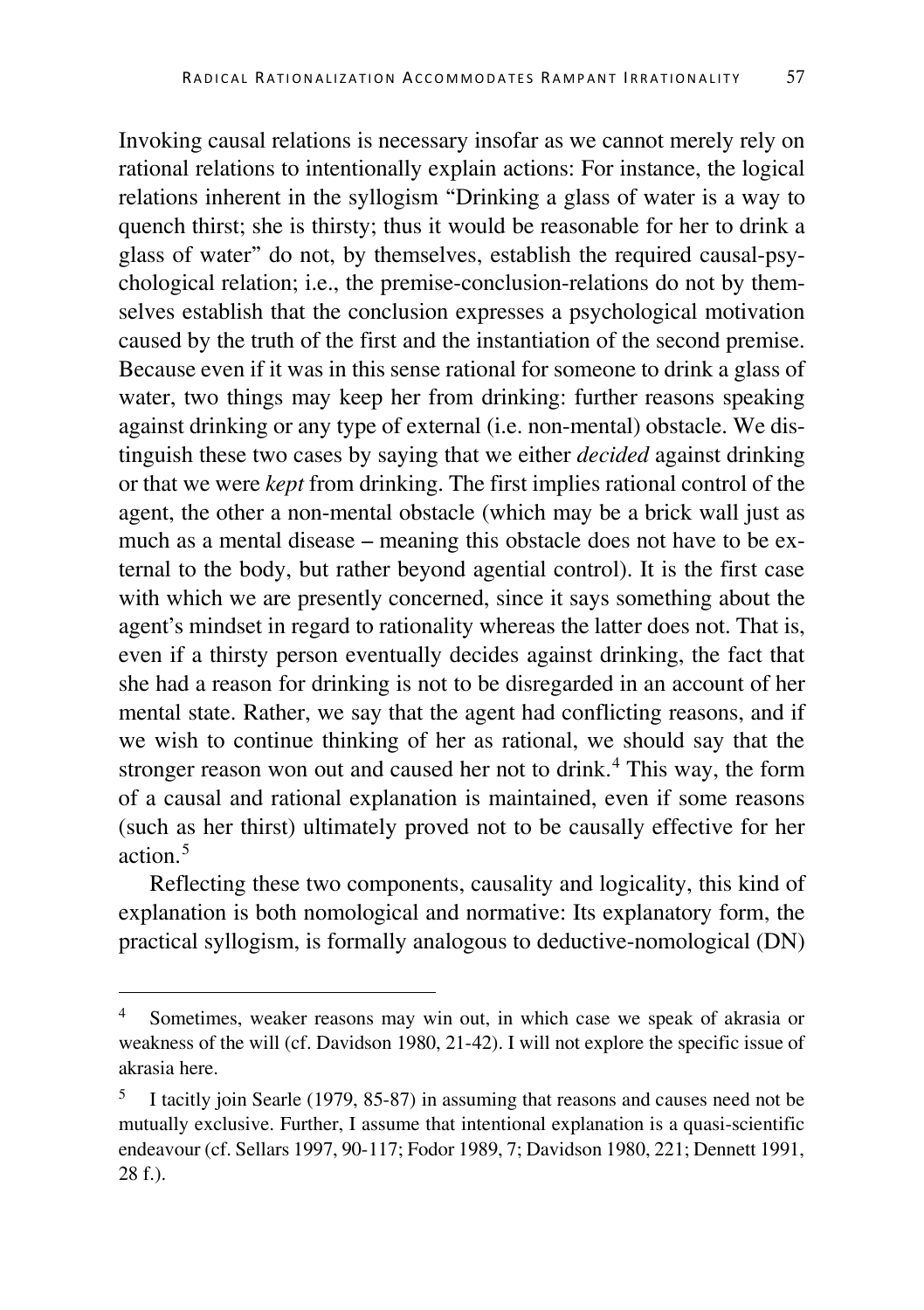explanation (see Hempel & Oppenheim 1948), which also combines causality and logicality. For this reason, and for ease of exposition, I will henceforth call explanatory intentional psychological generalisations "psychological laws".[6](#page-5-0) One reason for why psychological laws have explanatory value is that they can be found to be widely applicable. This means, firstly, that their explanatory categories have been and continue to be instantiated across many different individuals and events and, secondly, that their instantiations are generalizable (i.e. that they can be viewed *as instantiations* of a general law) due to commonly known, if usually implicit, criteria for what counts as having the kind of psychological attitude that is attributed (e.g. it is generally known that someone's raising their voice can provide evidence for attributing anger to them) (Cummins 2000, 127). Which is to say that reasons are psychologically efficacious: People act for reasons, their actions can be influenced by providing them with reasons, anyone's actions can be predicted on the basis of knowing her reasons for acting, and so on (for a defence of this view see Fodor 1989, chap. 1). Additionally, their being rational generalisations means that the explanatory value of psychological laws also depends on their gaining their general applicability not just by expressing causal relations, but by expressing rational ones: by stating what is rational, and by thereby either being normatively binding themselves or by descriptively referencing such norms of rationality.

A caveat is in order. Clearly, there are psychological laws stating general effects which are not rational, such as in the case of active implicit biases (see Tversky & Kahnemann 1974; Sunstein 2005; Gigerenzer 2008; Sie & Wouters 2010, 126-128.).<sup>[7](#page-5-1)</sup> That the causes of irrational cognition

<span id="page-5-0"></span> <sup>6</sup> By which I neither mean to imply that psychological explanation is as strict, or as general as other kinds of explanation usually associated with the DN account, nor that we can generally conflate the two notions. (For whether and in what way explanation in psychology is "lawlike" in a stronger sense see Cummins 2000 and Bechtel & Wright 2009.)

<span id="page-5-1"></span><sup>7</sup> It should be noted that there is a tendency in recent moral psychology to operationalize reason as a process of conscious deliberation which should immediately precede decisions, judgments or, generally, actions. However, since what studies often find to precede actions appears as an intuitive, automatic process or impulse, it has been claimed that reason is not a cause of actions at all, that humans are not reasonable beings, or that no such thing as reason, understood as a process of deliberation, actually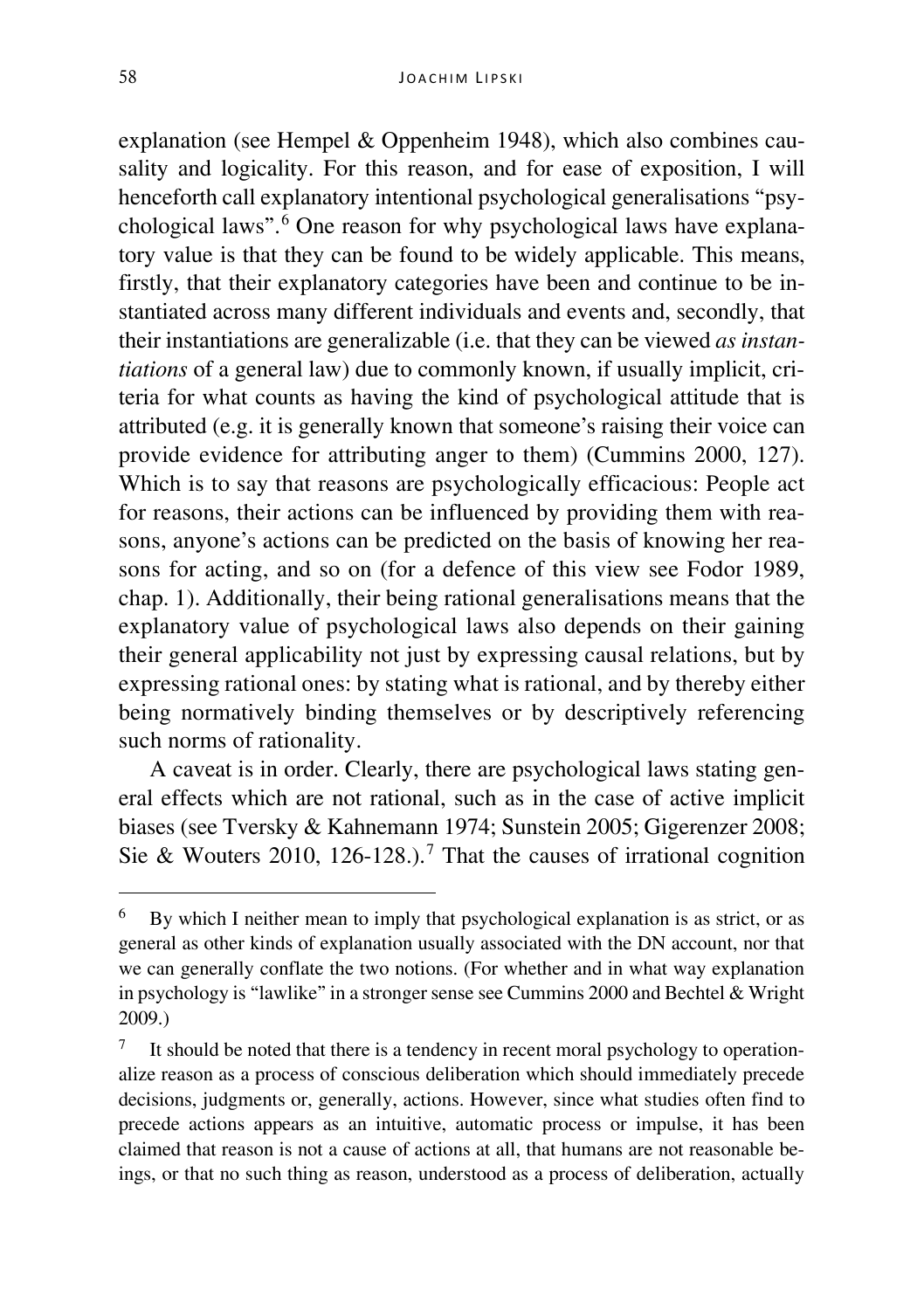and/or behaviour in such cases are "implicit" means that they are typically not ascribable agentially: People are usually not aware of them and will even provide "post-hoc" reasons to justify their biased conclusions (compare fn. 2). Since our behaviour is thereby revealed to be at least partially explained by causes which are not reasons, it seems that we might have to deny, firstly, that actions are caused by reasons, and, secondly, that psychological laws rely on reasons as causes.

Now, the second point should be partially conceded, leading to a clarification of the notion of "psychological explanation": When they are not concerned with the explanation of behaviour which is under agential control and explainable by the ascription of intentional attitudes, psychological laws need indeed not invoke rational relations: They simply need to capture how thoughts and/or behaviour depend on internal and/or external conditions, and since agents may well behave systematically (i.e. in a specifiable and generalizable way) irrationally in the sense implied by research about implicit biases, there can turn out to be psychological laws of irrationality (cf. Ariely 2010). Of course it is simply wrong to require psychological explanation tout court to have to rely on reason explanations; that much should already be clear from even superficially browsing the current psychological literature. However, it is worth noting that the stated psychological effects are only describable as irrational when contrasted with an appropriate rational norm. Therefore, not only does rationalization constitute a methodological requirement for mental state attribution, it also supplies a foil for singling out biases as such, namely as deviations from what is normatively required or desired (cf. Davidson 2004, 180).

The first point, however – that actions are caused by reasons –, is not falsified merely by the existence of biases and similar confounders of rational cognition and behaviour. Their mere existence does not show that reasons are not generally causally effective and that reasons do not make for valuable predictors of behaviour. Even establishing that biases have the potential to override rational reasoning processes is not enough for inferring that reasons are generally ineffective and that reason-explanations are invaluable (cf. Triskiel 2016, 88 f.). Indeed, it would be irresponsible to

exists. Obviously, nothing in this paper called reason needs to be operationalized in this way (cf. Sauer 2012; 2017).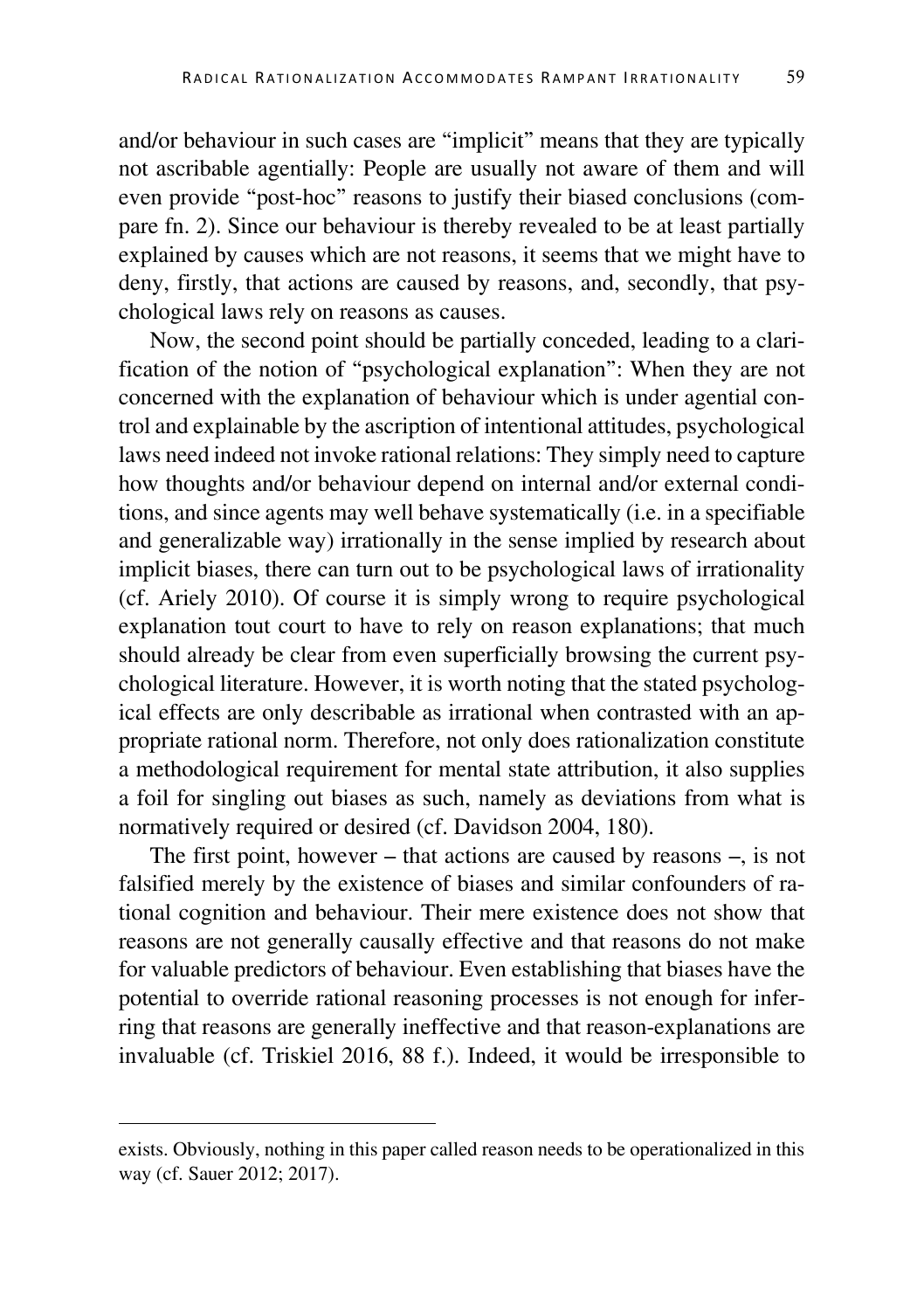disregard reasons as commonplace determinants of behaviour: For example, knowing that Smith believes that boarding for his flight is about to start at gate 7 enables you to predict, ceteris paribus, where Smith is going to be next. Insights about biases, as valuable as they are for adjusting and correcting biased cognition and behaviour, cannot possibly undermine this kind of explanation in general (compare Fodor 1989, chap. 1). Rather, what research about biases shows is that they make for *additional* psychological causes beside reasons. And whenever intentional explanation remains valuable, methodological rationalization needs to be applicable. Hence, insights about biases can be seen as restricting the present domain of inquiry: They reveal the conditions under which identifying psychological causes does not require rationalization in Davidson's sense.

Now, it is still not entirely clear what the kind of rationalization required for intentional explanation exactly amounts to. While the claim that rationality must be ascribed methodologically indeed suggests a conflict with the possibility of irrationality running rampant, it is unclear how severe that conflict must be. For instance, just how irrational can people be without becoming intentionally unexplainable? Davidson clearly thought that there is a trade-off between the ascription of irrationality and intentional explainability (see Davidson 2001a, 159, as quoted at length above), but he would not draw a line (indeed, given his and Quine's stance on the indeterminacy of translation and interpretation, we should assume that, according to this position, there is no specific line, but that there are indefinitely many potential lines). But there are many further pertinent questions: If for every agent at any given time there is a maximally rational intentional description of her thoughts and actions available, under what conditions should we stray from it in our actual description of her thoughts and actions? How far could or should we stray from it? Should all of her mental states and actions exert the same "rationalization pressure" on this description, or are there "tentpoles" or minimal requirements (cf. Cherniak 1981) – i.e. restricted sets of mental states and/or actions whose consistency takes precedence over those excluded from these sets? If so, which are these, and to what degree(s) do they take precedence? And so on.

Given the possibility of answering these questions differently, and the added possibility of combining different answers, the possible routes to what can be viewed as an adequate kind of rationalization methodology multiply and diverge rapidly. Since I cannot consider all of these views, I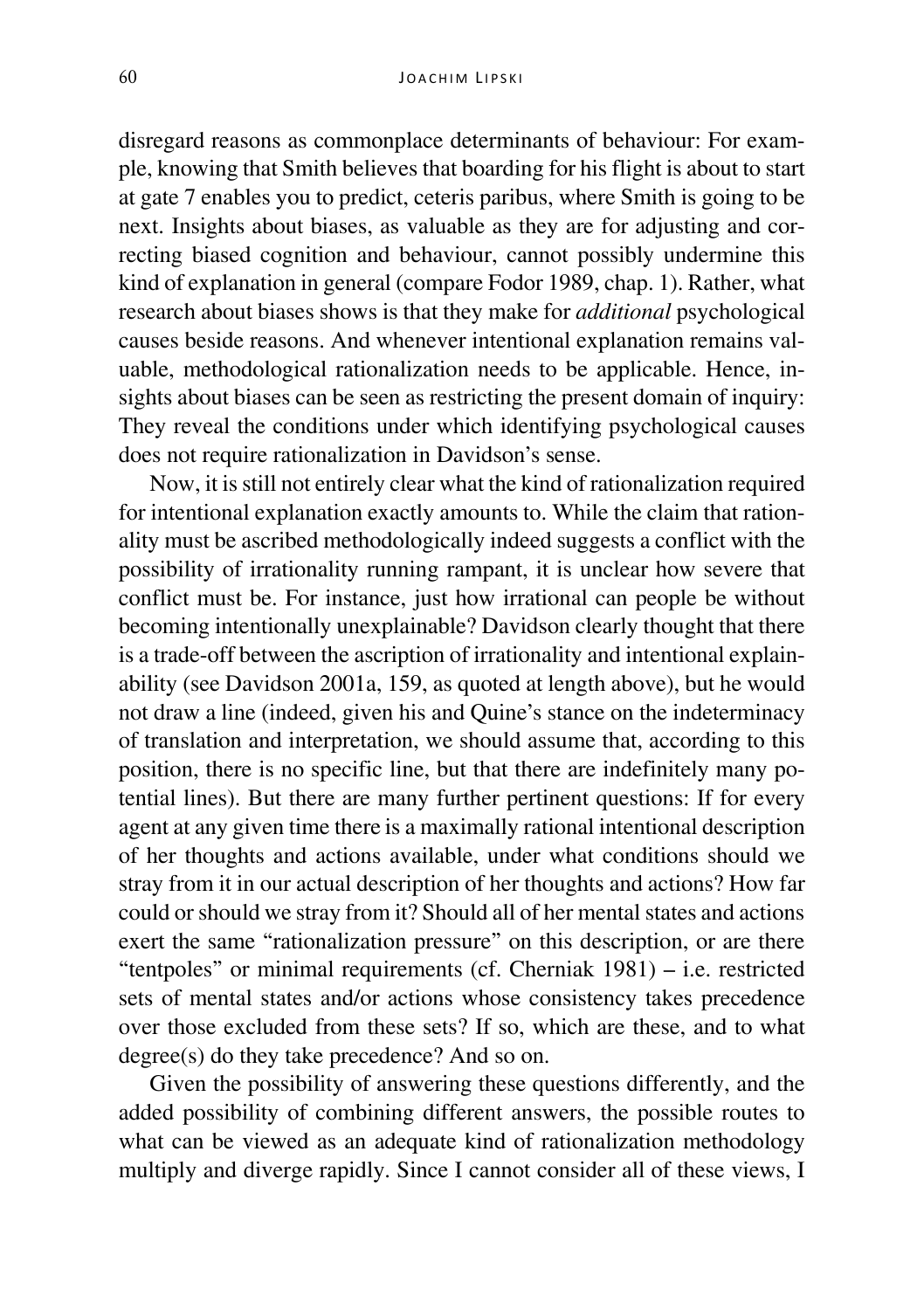will fashion my following argument so as to address the strictest possible rationalization methodology. That is, what I will point out in the following will serve as an argument for establishing that even the strongest possible form of rationalization does not conflict with the possibility of irrationality running rampant. If this argument succeeds, then it can be ruled out that *any* methodological requirements of intentional explanation conflict with irrationality running rampant. This strongest possible form of rationalization is the following: If a person A thinks P or does Q, where P is an intentional mental state and Q is an intentional action, then it follows (just from the methodology employed in order to determine that A thinks or does P) that A's mental states are consistent, that holding P is rational in relation to A's other mental states, and that the best explanation of Q is a logical implication of P's pertinent instrumental belief(s) and desire(s). Call this form "radical rationalization". It is radical because it makes irrationality, as far as the concept pertains to the relations between A's mental states, as well as between her mental states and actions, conceptually impossible: Whatever A thinks or does is always the most reasonable thing to think or do from her point of view.

#### **3. Two kinds of rationality**

While it does not coincide with the distinction between the causal and rational aspects of intentional explanation, the dichotomy we are about to explore is rooted in it. As pointed out in the previous section, intentional explanations have to pick out a reason that is or was efficacious in the agent's mind – one that could cause her action by being part of her mindset (or "mindware"; Perkins 1995; Stanovich 2009). This notion of efficacy does not require an immediate awareness or subjective transparency of one's reasons, but marks a kind of reason which is an efficacious psychological cause. Any kind of unconscious or implicit cause can qualify as well. This notion is merely to be distinguished from reasons which are not present in an accurate description of an agent's mind, and/or which are psychologically inefficacious (relative to the individual and the moment which the description refers to).

I will define psychological efficacy as follows: A reason R is psychologically efficacious iff (1) R belongs to a person P's mind, (2) R has (direct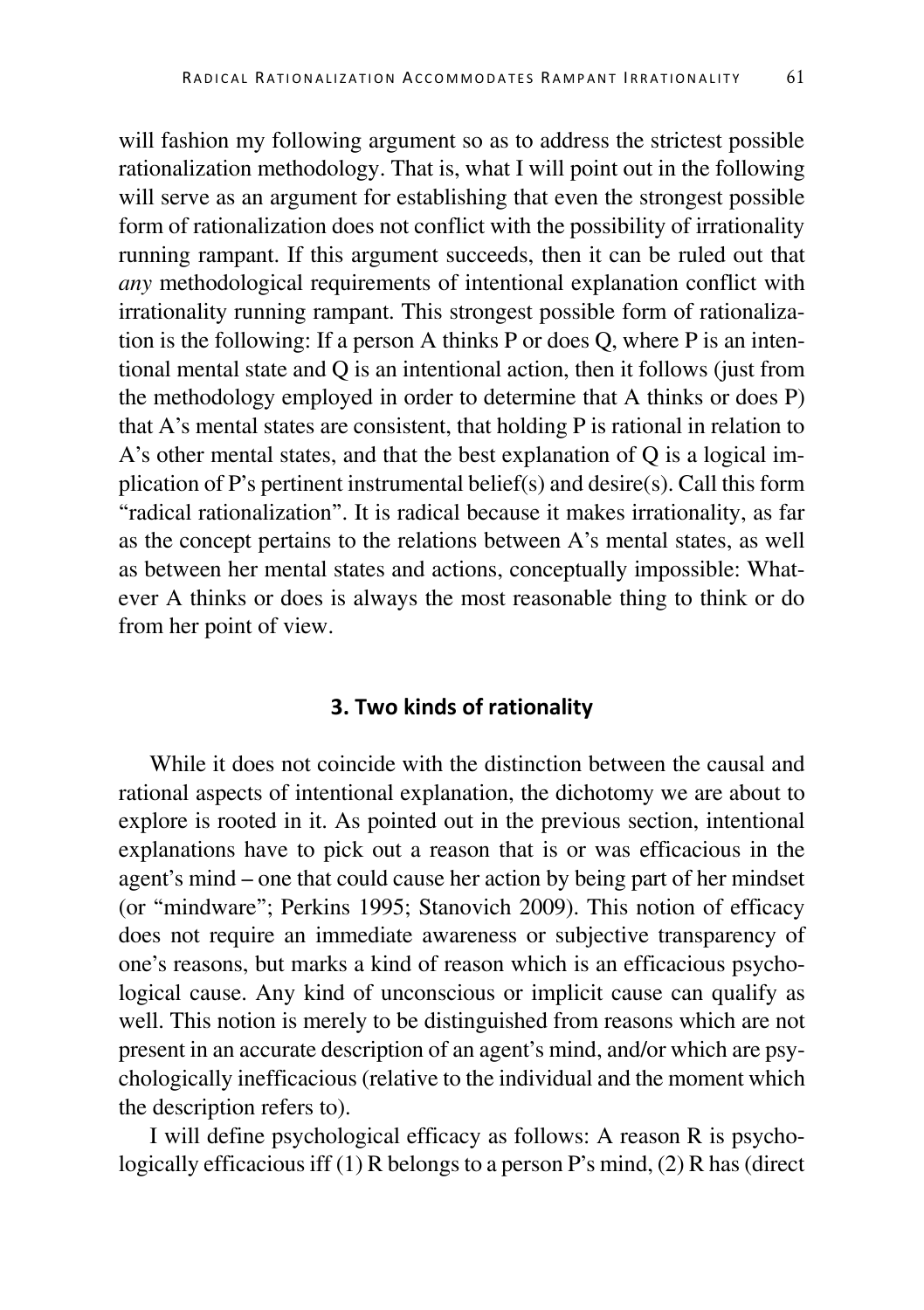or indirect) causal powers in regard to P's actions, and (3) R's potential, anticipated or actual causal effects are, under a relevant description, logically consistent with R. Some clarifying remarks: (1) effectively distinguishes psychologically efficacious reasons from mind-external reasons by which an agent could also be judged irrational, thereby providing two distinct grounds for attributions of irrationality; (2) establishes causality between reasons and actions, and (3) establishes the rationality relation between reasons and actions. The descriptions mentioned in (3) are relevant if they manage to plausibly relate the respective effect to the agent's intentions (if only by construing the effect as a deviation from what was intended). (2) and (3) jointly allow psychologically efficacious reasons to serve their characteristic role in intentional explanation (that is, (2) and (3) explicate what it means to figure in a practical syllogism).

Psychological efficacy, so construed, pertains only to "internal components", if you will, of a given subject's mind. As mentioned, this construal takes a hint from Stanovich's (2009, 129) notion of *mindware*, which he defines as the totality of the memory-stored entities guiding decision-making and problem-solving. Like my notion of psychological efficacy, his construal marks things which (by way of being mentally stored and retrievable) belong to individual agents' minds and can causally affect their actions and/or their other mental states. Accordingly, psychologically efficacious reasons contrast with reasons which lack such efficacy because they either do not belong to P's mind (such as reasons P is oblivious to; cf. Stanovich 2009), or because they are dismissed by P (e.g. due to their being judged invalid and/or irrelevant).<sup>[8](#page-9-0)</sup> Since, trivially, intentional interpretation is only concerned with ascribing those states to a person which belong to her own mind, it is reconcilable with the kind of irrationality that stems from acting against reasons which are rational but either external to her mind or which she dismisses.

There are, of course, other reasons apart from those stored in an agent's mind which can causally affect her actions and/or her other mental states. For instance, those given by other minds can do so. If I am told to do something for a reason I had not been aware of, but whose justification I agree

<span id="page-9-0"></span> <sup>8</sup> Accordingly, reasons become psychologically efficacious by (1) the agent being made aware of them and/or (2) the agent making them part of the respective reasoning process (e.g. by judging them to be relevant for the reasoning process at hand).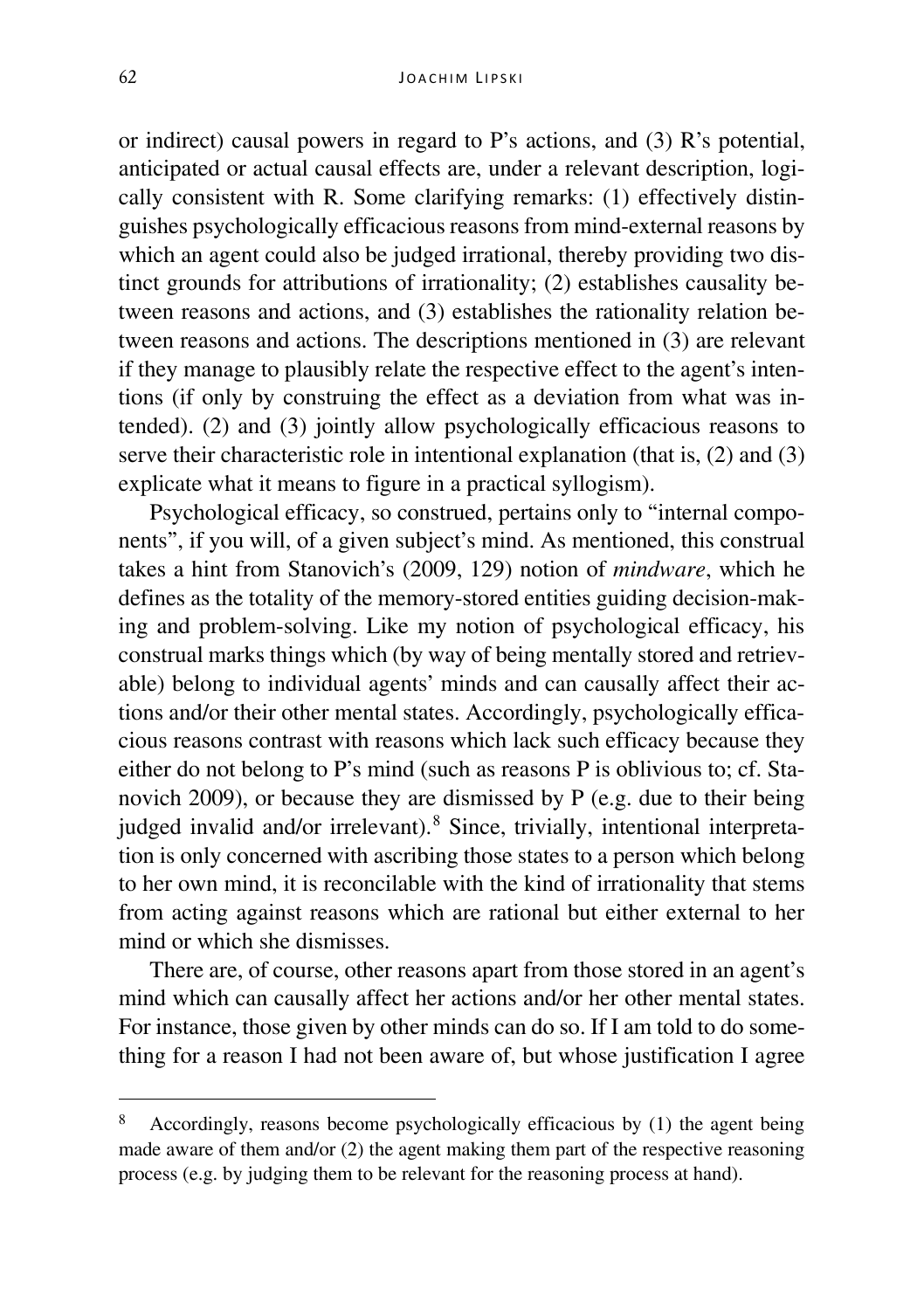with, it can causally affect my mind and/or behaviour, without the content of what I am being told needing to be recalled from my own memory. Accordingly, my use of the word "internal" simply means to mark reasons which mentally belong to the agent in question. This "internalism" is not to be understood as contradicting philosophical externalisms, such as semantic externalism (cf. Burge 1979) or the "extended mind" view (cf. Clark & Chalmers 1998). That is, mental content may well be individuated externally but still be had by individual agents; and bodily external but cognitively seamlessly accessible storage devices (such as notebooks; cf. ibid.) can qualify as belonging to individual minds – thereby "extending" them – and hence as in this sense "internal" as well. What is mentally external in the presently relevant sense is what belongs to other minds, to other persons. Hence, the distinction between psychologically efficacious and inefficacious reasons is based on that between the mental content of a subject's mind and the mental content external to this subject's mind. The former is (potentially) directly psychologically efficacious, the latter can only be indirectly efficacious by way of communication, transmission, or access to other minds. While all reasons which are acted upon are psychologically efficacious, not every reason by which we assess a given person to be rational or irrational is a psychologically efficacious reason. And since only psychologically efficacious reasons are relevant for intentional interpretation, there is room for a kind of irrationality which does not touch interpretability.

Two immediate ways in which reasons can be inefficacious is when an agent is oblivious to them or when she cannot grasp them. In such cases, reasons cannot even subconsciously or implicitly provide the kind of generalizable explanations which is characteristic for them (which is not to say they cannot have *any* effect on an agent who fails to grasp them; being aware of not grasping them can still have a frustrating effect, or the like). Since by far not all reasons are available to everyone, their being rational alone cannot make them agentially explanatory. So, an agent's acting on reasons can only ever be rational if they are available to her. If they are not, then her not acting upon them cannot be irrational, and neither need any of her other mental states, which would contradict her potentially doing so, be irrational, since they can only be irrational in relation to cognitively available reasons. (Notably, her ignorance itself constitutes an intentional state which explains why the respective reason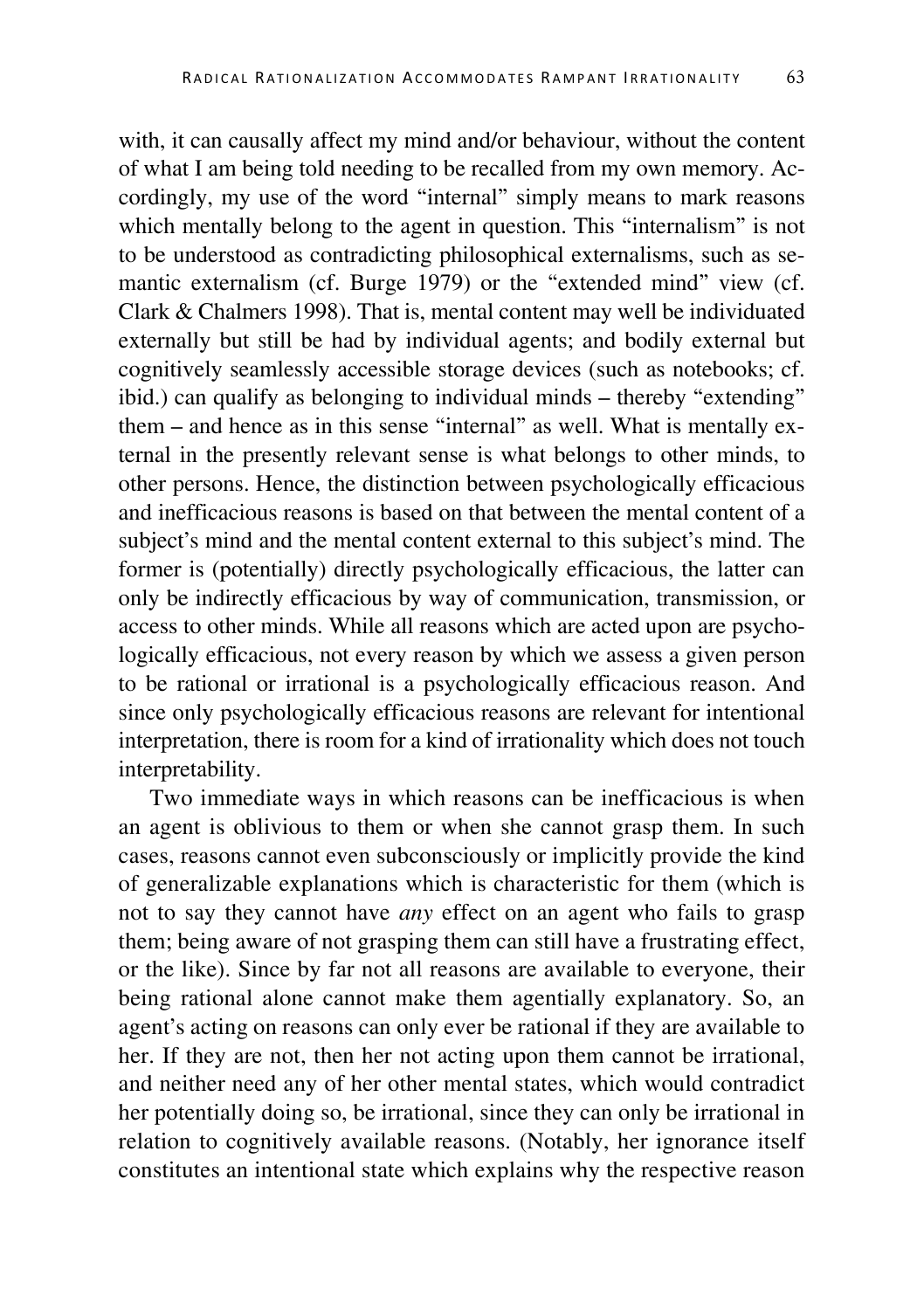fails to be efficacious – just as anyone's holding two inconsistent beliefs can be explained by their being unaware of the way they contradict each other. For example, most of us can readily both believe that Elton John sang "Crocodile Rock" and doubt that Reginald Kenneth Dwight sang "Crocodile Rock", namely when being ignorant of the fact that both names designate the same person.)

When it comes to the methodological requirements of intentional explanation, an agent's being rational or irrational are not a matter of acting upon or considering everything that is generally rational, everything specified by good reasons (cf. McNaughton & Rawling 2004, 126). Hence, the notion of "all things considered" (cf. Davidson 1980, 21-42), which is notorious in debates revolving around irrationality, does, of course, not mean that *all* things are considered, only that all cognitively available things are. The kind of rationality which matters for intentional explanation is that which is attributed relative to an agent's mindset and actions. Explanation by intentional states is concerned with psychological efficacy; and what is psychologically efficacious does not coincide with what is rational tout court. As long as what we mean by "reason" is an explanatorily valuable psychological cause, it is implied that this reason is an available, efficacious part of an agent's mindset.

When I introduced the notion of radical rationalization in the previous section, one might have objected that, given our cognitive limitations, the empirical knowledge we have about human psychology, as well as the practical constraints of everyday requirements, no such picture should assume that intentional explanation requires a maximally rational interpretation of a maximal set of pertinent evidence at any given moment. Even if it were possible for cognitively limited agents like us to perform such interpretations, it would be highly inefficient. Rather, we undoubtedly assume that non-pathological agents use and understand standard senses of the terms belonging to the language they are speaking, that their understanding is somewhat consistent over time, that they are generally interpretable using the same (or similar enough) function mapping actions and contexts to intentional states, and so on.

Consequently, even if radical rationalization should rule out irrationality, failures of rationality may creep back in, namely as markers of diachronic deviations in meaning, deviations from norms of word use, deviations from what actions are standardly performed in a given context, and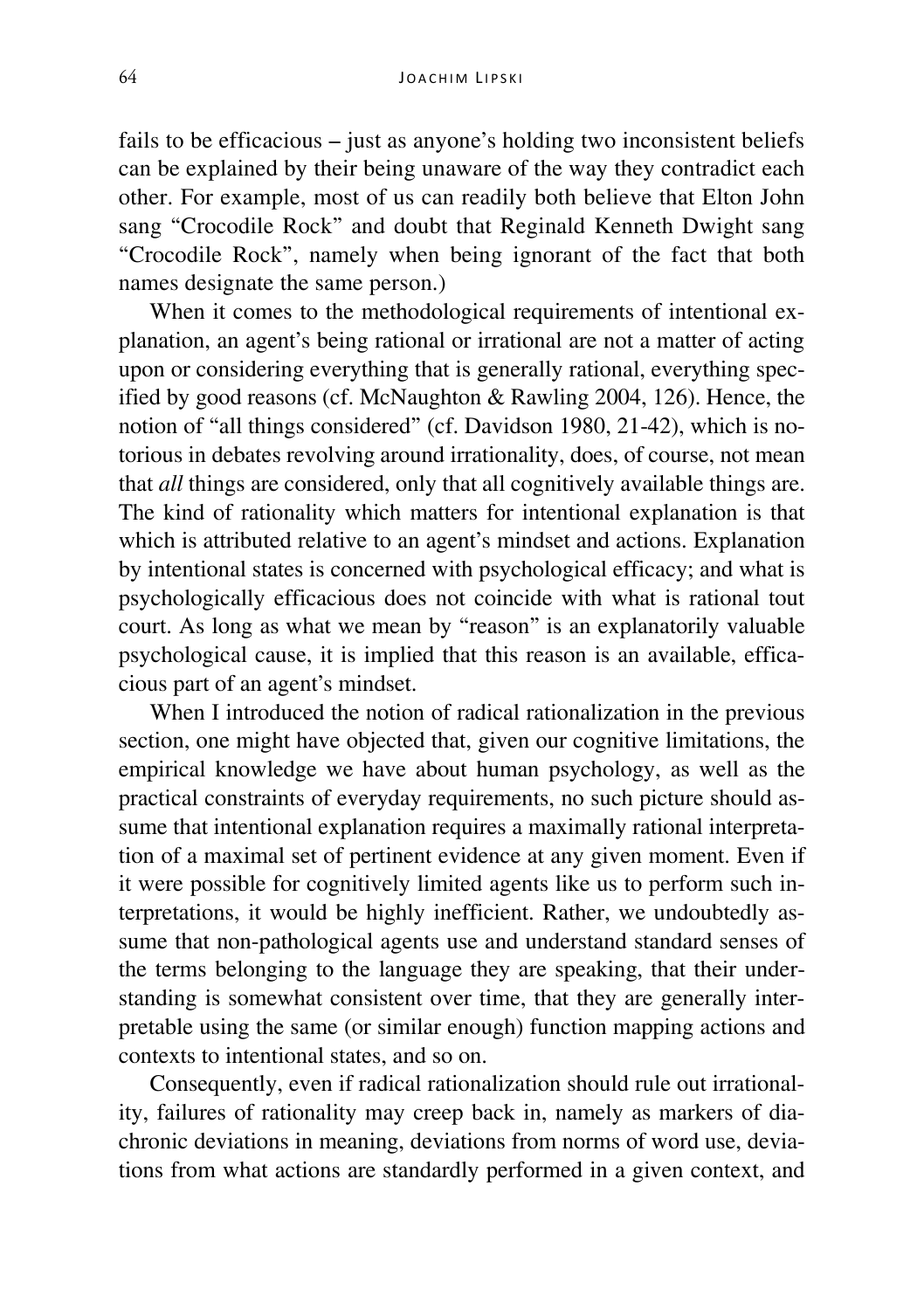so on. But, given what I pointed out just now, these forms of irrationality can also be sharply distinguished from failures of psychological efficacy. This is because, when in doubt about an agent's psychological causes, methodological rationalization requires us to go ahead and assign deviant understandings or deviant mental states as psychological causes. This deviance is a deviance from an external norm (and often merely from a pragmatic one) and has no bearing on that person's intentional explainability. For example, we may very well go ahead and stipulate that a given person means "yawl" by the expression "ketch" in order to arrive at a sufficiently rational interpretation of her mental states and behaviour (cf. Davidson 2001a, 196). Here, she deviates from the external norm that yawls should be referred to by the word "yawl". If her behaviour regarding yawls is irrational, it is only to the extent that she violates this external norm, but certainly not in the sense that it exhibits a failure of psychological efficacy. Psychological efficacy is satisfied insofar as her describing a yawl as a "ketch" is psychologically motivated by the perception of what she may very well believe to be a yawl, but *also* mistakenly believes to be referred to by the word "ketch". It is this interpretational ascription of mistakenly violating an external norm, and hence the ascription of a deviant mental state – one which deviates from an external norm – which renders her sufficiently rational.

This brings us to our second sense of the term "reason", namely that which refers to what is expressed by a psychologically external norm. Unlike our first kind, this kind of reason is external to an agent's mindset. This is not to say that such reasons cannot be psychologically efficacious, only that they are not in the case of the agent who is in this second sense irrational. As examples, consider cases in which an agent does something she might be persuaded not to do if she were made aware of its negative consequences. Strikingly, this second kind of reason can as well be internal *and* psychologically inefficacious, as in the case of a smoker's acknowledging that reason demands that ("most reasonably" or "all things considered") one should stop smoking, without at the same time taking this demand as a reason (i.e. psychological cause) for herself to stop smoking. To clearly bring out the difference between these two notions of "reason", note that there is generally no contradiction in specifying an unreasonable (i.e. normatively or logically unsound) desire as being the reason (i.e. the psychological cause) for someone's action. And the only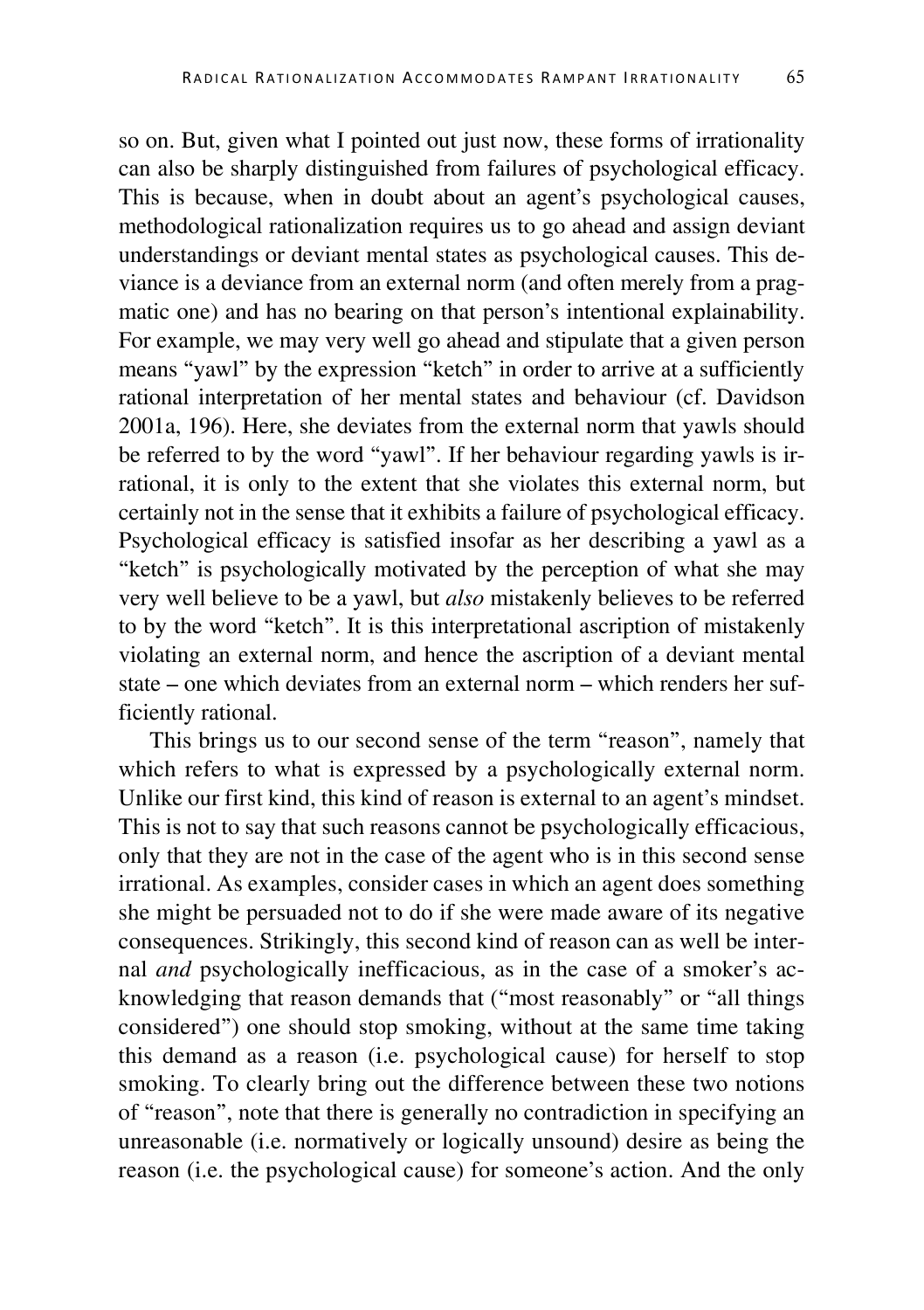way we can take this real possibility to not express a contradiction is by acknowledging that these two uses of the word "reason" express two different meanings.

Even though their attribution may also have normative aspects (i.e. agents should follow *some* norms of rationality in order to be able to have reasons at all), psychological causes must, in any robustly empirical psychological theory, be descriptive notions: They must not be attributable on the grounds of logical ("a priori") criteria alone, but on descriptive ones also, such as by whether they are part of the actual psychological make-up of an agent.<sup>[9](#page-13-0)</sup>

Again, this is not to say that what is rational in a second sense – in the sense that goes beyond what descriptively persists in an agent's mind – cannot be psychologically efficacious, but that it can be so only by becoming part of an agent's mindset. That is, reasons beyond our own mindset (from now on referred to as "reasons<sub>2</sub>" which are "rational<sub>2</sub>") potentially shape our minds and our actions insofar as we have the means and the reasons in our first sense (from now on referred to as "reasons1" which are "rational<sub>1</sub>") to act in accordance with these reasons<sub>2</sub>. That is, in order for mind-external reasons<sub>2</sub> to become mind-internal reasons<sub>1</sub>, they need to be both accessible to our minds and there need to be some reasons $_1$  motivating their incorporation. For example, perhaps there is someone who desires apples more than oranges, and oranges more than bananas, but bananas more than apples. Any such preference ordering  $A > B > C > A$  is irrational in the sense that it makes us exploitable: on a behavioural interpretation, it means that we are willing to trade A and some sum for B, then to trade B and some sum for C, then C and some sum for A, ad infinitum, thus losing everything while never gaining anything – anything but the satisfaction of our irrational desire, perhaps (cf. Ramsey 1931, 156-198; Davidson et al. 1955). Yet, while they are in this sense irrational, it may be true of anyone

<span id="page-13-0"></span> <sup>9</sup> Although I am willing to consider that intentional explanation has both normative and descriptive aspects, I will not take a stance on whether it could not rather be *purely* descriptive or empirical (insofar as there might be purely descriptive explication of what it means to follow the kinds of norms of rationality necessary for having reasons). I only mean to say that it must at least be *also* empirical in order to be (quasi-)scientific. This robustness criterion is inspired by Piccinini (2007).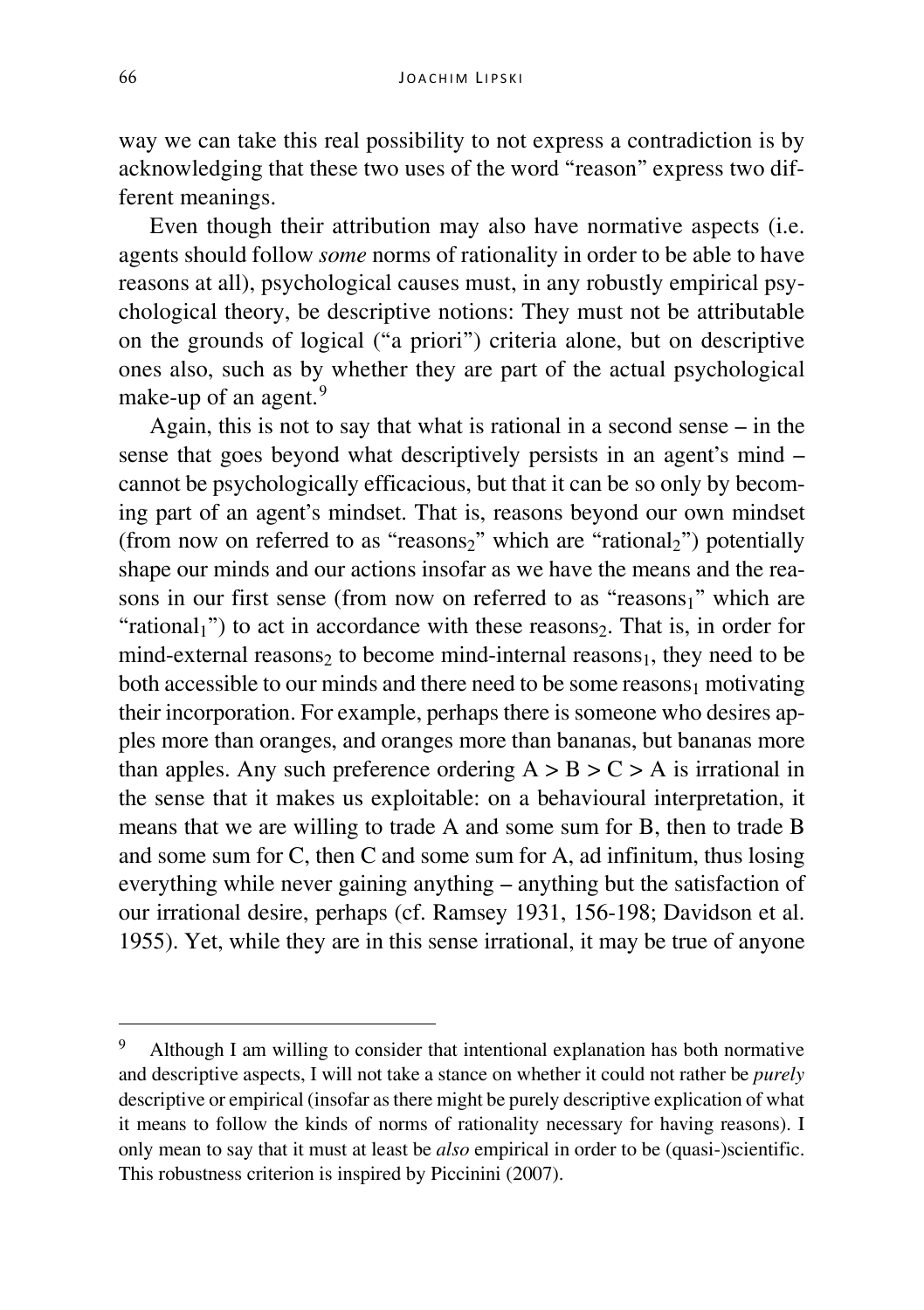that they have these desires, and in such a case these causally explain their actions.

Firstly, such cases illustrate that irrational, mental states can constitute psychological causes (because these only need to be rational<sub>1</sub>). Accordingly, Davidson did not take believing in astrology, flying saucers or witches, intending to climb Mount Everest without oxygen, or trying to square the circle as necessarily irrational (Davidson 2004, 170).<sup>[10](#page-14-0)</sup> (Of course, we should add that they *can* also be irrational<sub>1</sub>, depending on whether they contradict the agent's *other* relevant mental states.) Yet, anyone who has these irrational desires may wise up as a consequence of being made aware of their exploitability and cease acting on such desires. Thereby, such cases secondly illustrate that norms of rationality<sub>2</sub> can become reasons<sub>1</sub> by becoming part of an agent's mindset. Such norms do not *directly* enter into predictions or explanations of intentional psychology, but only by way of their psychological efficacy. Hence, even if we both assume that intentional explanation requires radical rationalization and that  $irrationality<sub>2</sub>$  may run rampant, people can still be explainable intentionally.

I wish to point out one last kind of cases when the two kinds of irrationality can come apart, one that is perhaps more interesting than ignorance and failure to grasp the rational validity or content of a norm. In the latter cases, norms cannot be psychologically efficacious because they are external to an agent's mindset. But, akrasia aside (see fn. 4), how can it be the case that reasons are cognitively available to an agent, yet still fail to be efficacious? One way we can construe this possibility is to consider a kind

<span id="page-14-0"></span> <sup>10</sup> However, we can also find Davidson expressing that he does "not think we can clearly say what should convince us that a man at a given time (or without any change of mind) preferred a to b, b to c, and c to a" (Davidson 1980, 237). This might be read in the following way: Perhaps the principle of transitivity is so fundamental that attributing its application to an agent's mental states constitutes a conditio sine qua non. This, in turn, would suggest that Davidson's holism is restricted: If there are mental states sine qua non, then not every mental state attribution depends on other mental states. I will not pursue this point further, but only suggest that holism might be defended by considering cases in which, other things being equal, attributing this principle's violation to an agent makes her appear more rational and is thereby justified. (For the question whether there are principles which constitute conditions sine qua non, see Cherniak 1981.)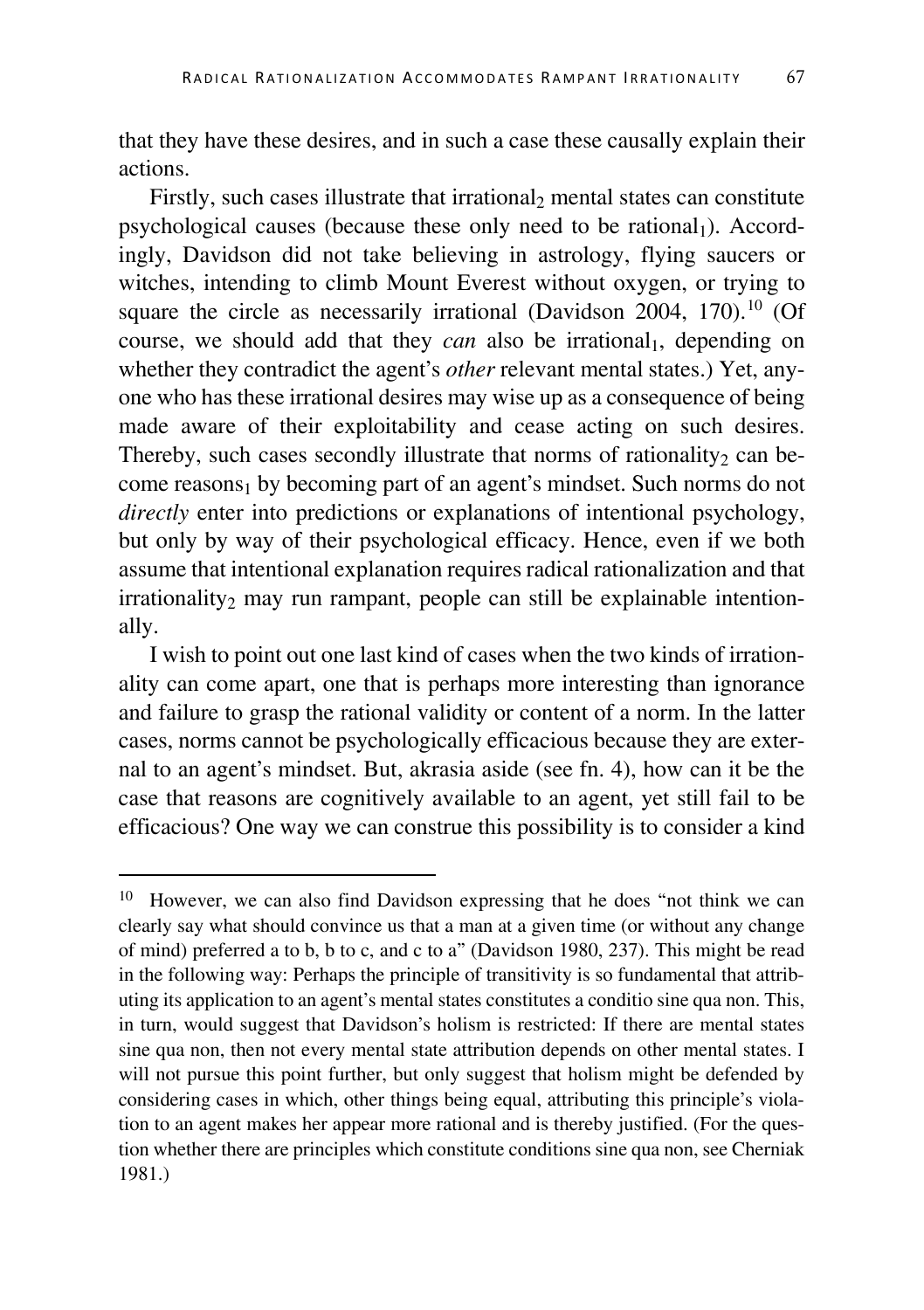of partiality on behalf of the agent. That is, agents can fail to abide by norms whose abiding by is, ceteris paribus, generally found to be rational if they are partial to not abiding by them. Since there can be no general impartiality (and since it need not be generally rational to be partial to a certain cause), a given norm may be judged perfectly rational, while abiding by it is not necessary for a specific agent to be rational. In such cases, we should assume that the agent in question has a set of psychologically efficacious reasons which motivate her to dismiss the external norm by which she might be judged irrational.

Returning to our previous example, someone's action of smoking could be judged irrational if she has sufficient reason to establish the general principle that one shouldn't smoke. (One need not be aware of medical details regarding the consequences of smoking here; vaguely knowing that smoking is unhealthy may already suffice to establish this principle.) In other words, if one has good reason for believing this principle to be rational, but still smokes, then one is irrational<sub>2</sub>. Why does this constitute irrationality<sub>2</sub> rather than irrationality<sub>1</sub>? Why are the respective reasons not psychologically efficacious, even though they are part of the agent's mindset? It is because the psychological inefficacy of a generally rational principle can be accommodated by intentional explanations by way of attributing partiality to an opposing principle to the agent (such as an overriding desire to smoke), thereby establishing rational<sub>1</sub> consistency. Of course, any such partiality (e.g. any desire of this kind) must not be assumed in the face of sufficient evidence against it; but any such evidence must in turn be weighed against the evidence of the agent's smoking in the face of realizing that, generally, one shouldn't smoke. $11$ 

<span id="page-15-0"></span> $11$  This point may be likened to Davidson's, that reasons of the "all things considered"-type (abbreviated as ATC) may still fail to make for reasons to act, or all-out reasons (abbreviated as AO; cf. Davidson 1980, pp. 21-42). However, I take my point to be more clearly committed to construing the eventual AO as the superior reason to the ATC. According to radical rationalization, we are committed to thinking of the ATC as an external norm: One which the agent thinks should "rationally<sub>2</sub>" be imposed on her, but which she rejects because of her partiality to the AO. Taken literally, there can be no such thing as overriding an internal ATC, since, if all (available) reasons have truly been considered, then the strongest of them must be an AO. According to radical rationalization, it is impossible to decide against one's best reason. One may, of course, still deceive oneself by thinking that what one did was not for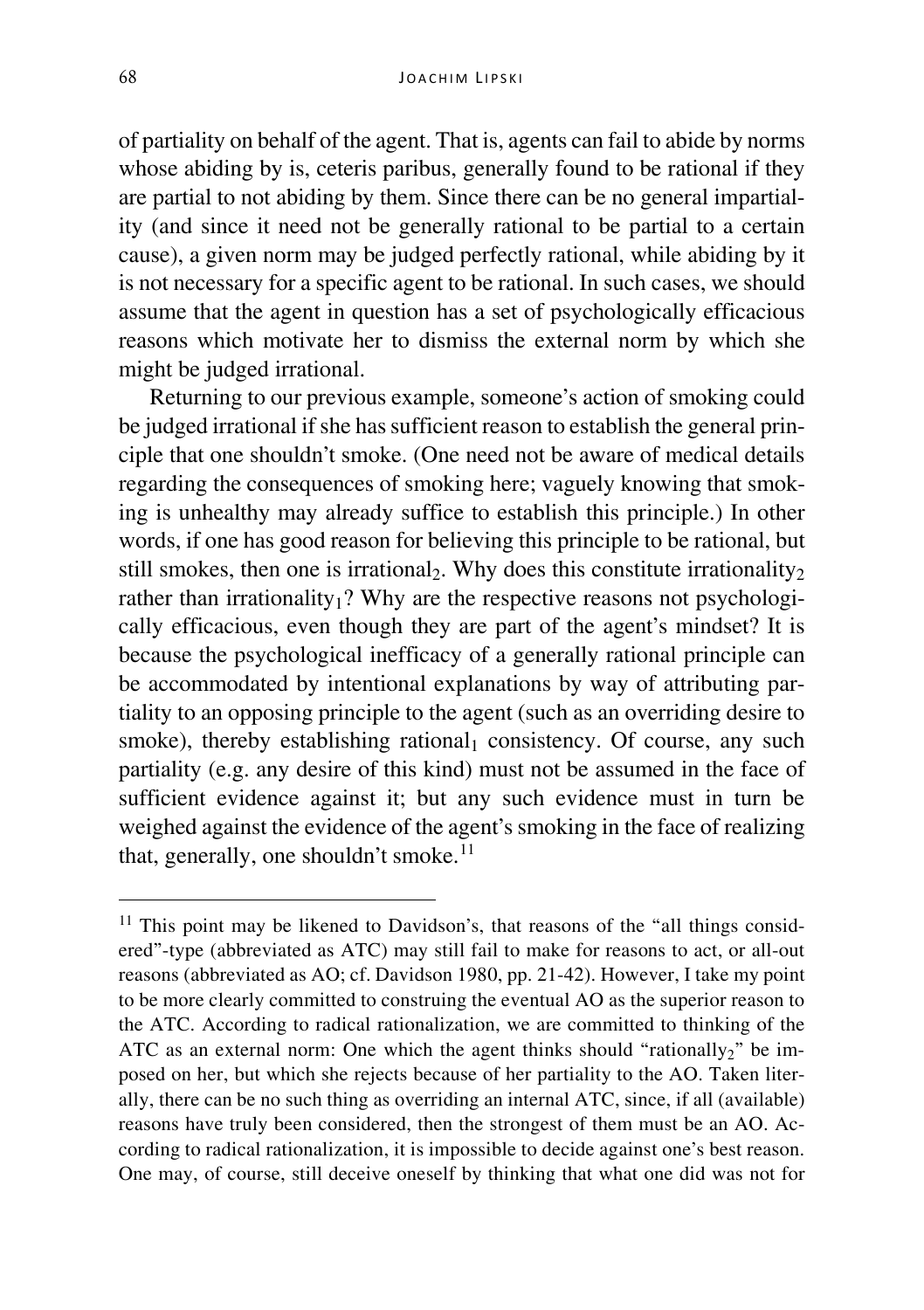Finally, I would like to address a potential objection, namely that the distinction between rationality<sub>1</sub> and rationality<sub>2</sub> is so vague as not to be helpful. This objection is rooted in the already briefly mentioned worry that, given Davidsonian holism (cf. Davidson 1980, 256 f.; Davidson 2001a, 22, 200; Davidson 2001b, 98), there is no specific list of what mental states a person must have in order to count as rational<sub>1</sub>. One counter to this objection consists in the delineation of a substantial "minimal rationality" (cf. Cherniak 1981). According to this view, in order to be interpretable as agents, persons need only satisfy such minimal criteria of rationality, while the mental states or actions not satisfying these criteria could play the role of being rational. Providing criteria for what is minimally rational ultimately makes for a substantial list of mental states sufficient for agential interpretation. Adopting this view may in turn require a modification of Davidson's view, since a plausible interpretation of Davidson's holism – i.e. that there are no specific mental states which a person must hold in order to be interpretable as an agent, but only a sufficient amount – could even be taken to speak against the substantial minimal rationality view by finding that some (or even *any*) mental state(s), holding which is necessary for a given person to be interpretable, could figure as being unnecessary for interpreting a different person. In other words, Davidsonian holism allows that, for any set of mental states which the substantial minimal rationality view might construe as being necessarily had by any agent in order for her to be interpretable, there is a person who is interpretable but does not have these mental states.

In any case, substantial delineations of minimal rationality are in fact unnecessary to defend our present distinction between rationality $<sub>1</sub>$  and ra-</sub> tionality<sub>2</sub> against the objection that it would be undermined by not being able to neatly sort mental states or actions into one or another category. That is, the fact that we might not be able to generally sort each mental state into one of the two categories opened up by our distinction does not mean there cannot be a distinction. In order to make the distinction, it is already sufficient that there is a set of mental states for each given person which is necessary for interpreting her as an agent (this is the set which is

the best reason one had – but it really only shows that one does not think of the best external reason as making for the best internal one (in a sense which might not be subjectively transparent).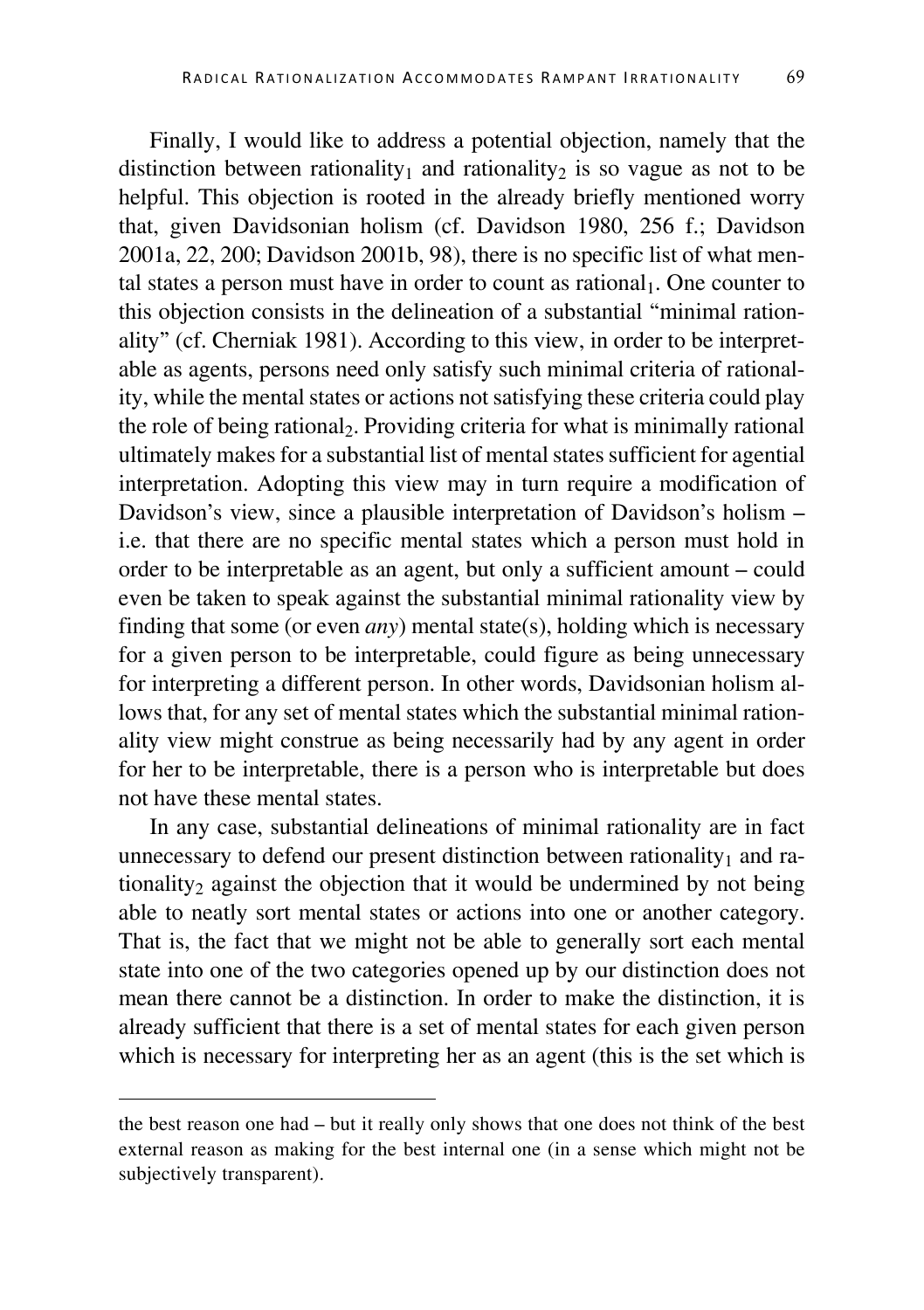"internal", "cognitively accessible", part of her "mindware", etc. – it is the set which is psychologically efficacious), whereas the rest is unnecessary (whose content corresponds to a second set of "external" reasons, which may be rational $<sub>2</sub>$ ). So, even if a substantial "minimal rationality" could not</sub> be defended as consistent with Davidsonian holism, our distinction would remain solid.

### **4. Conclusion**

I have argued that the form of rationality methodologically required for intentional explanation comes apart from a common understanding of rationality. What the former requires is for an agent to be consistent both in terms of her mental states and in terms of her behaviour. On the other hand, the idea that human beings are notoriously irrational creatures – an idea which is both popular and also seems to be supported by recent psychological research – is grounded in the perception that people act against plausible external norms, not that there couldn't possibly be specifiable reasons for their actions. Specifically, I have argued that even the strongest form of methodological rationalization (which I called "radical rationalization") does not prohibit irrationality in this second sense – simply because the criteria for irrationality in the second sense, namely violating external norms of rationality, are independent of how strongly we phrase our criteria for rationality in the first sense. Whether one needs to be absolutely internally consistent or just more or less internally consistent makes no difference for whether the mental states attributed on the basis of achieving this consistency (can) violate some external norm of rationality. In other words, even on the strongest assumption – that perfect internal consistency already follows from being interpretable –, inconsistency with some external norm is nonetheless possible. Calling someone irrational in this second sense is akin to calling out their reasons as short-sighted, foolish or immoral, not as inconsistent in terms of the methodology required for attributing intentional explanation. While the first kind of rationality, by being connected to methodological rationalization, persists in internal consistency, the second kind does not.

Consequently, we can distinguish between two different uses of the term "rational": We may say that if Anne were rational, she would vote for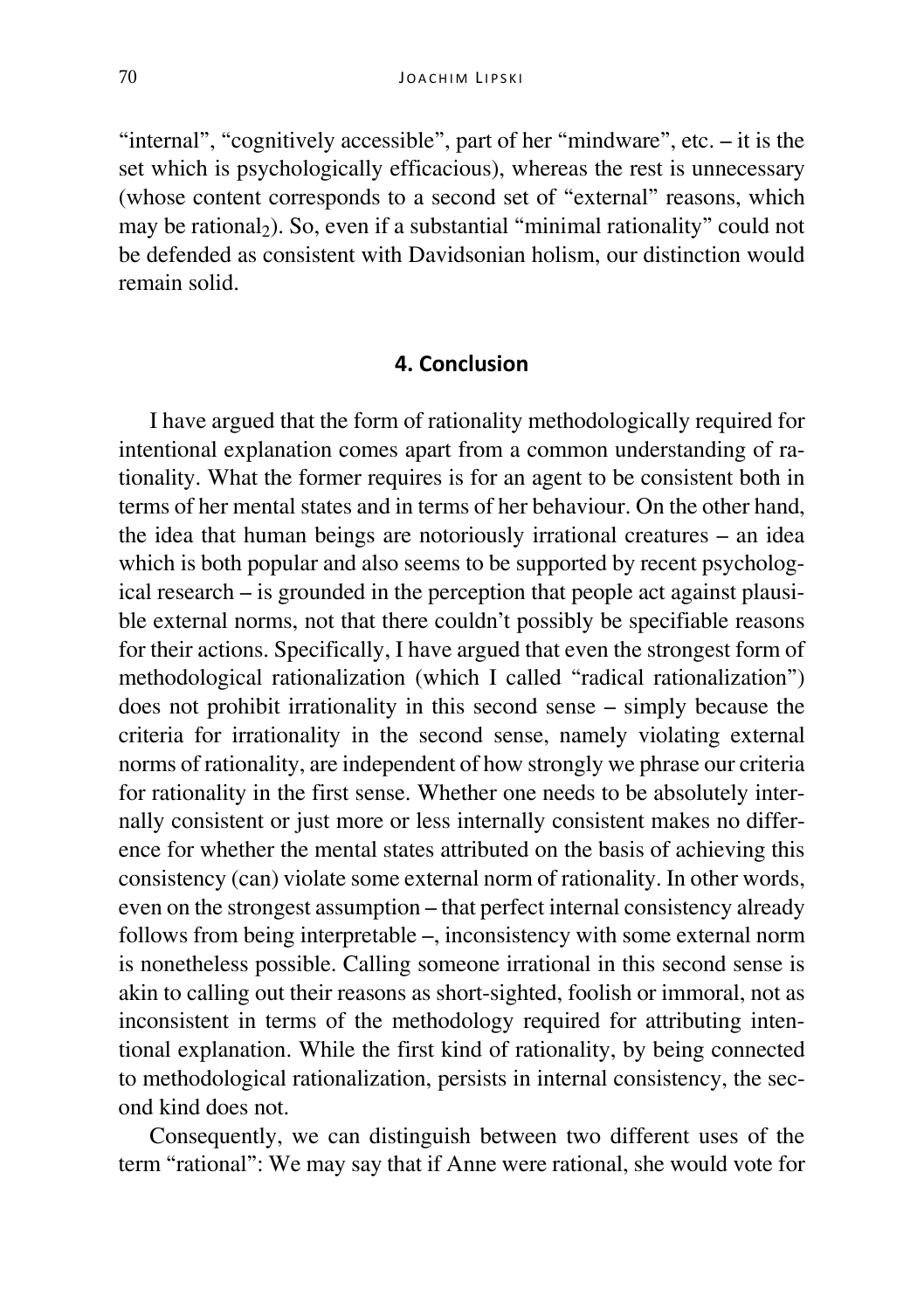the Green Party, and mean that she should do so in order for her actions to reach a maximum of consistency with her mental states (such as her beliefs about environmental policies). This falls squarely into the domain of intentional ascriptions, for we would strive to find a way to make her voting behaviour consistent with her beliefs. Or we can mean that if her actions were most consistent with what we perceive to be the state of the world, she should vote Green. We might perceive the state of the world to be one of threatening global warming and waning natural resources, and consequently think it only right to vote Green – even if none of Anne's beliefs are actually consistent with voting Green (as she might steadfastly deny global warming and the waning of natural resources).

Reconsidering our opening quotes, it should be clear that the lamented forms of irrationality are not those methodologically excluded by intentional explanation. Neither Russell nor Stanovich meant to imply that human beings generally fail to weep over a loved one's death, fail to value acts of kindness, fail to eat when hungry and presented with food, or fail to understand why insurgents would not freely surrender their children to the oppressor. That is, they do not mean to criticize people for failing to understand the basic concepts with which we describe their mental states and/or actions. Rather, both mean to criticize failures of critical and longterm thinking and the like: a lack of adherence to reasonable norms. Criticism of this kind does not touch the fact that we have to assume an agent to be rational in order to render her thoughts and actions intelligible, and that, barring pathological instances, we can expect to be able to generally interpret them in this way.

#### Acknowledgements

I would like to thank Steffen Steinert, Ali Yousefi, Mario Günther, Stephan Sellmaier, and two anonymous referees for their helpful comments on an earlier version of this paper.

#### References

ARIELY, D. (2010): *Predictably Irrational, Revised and Expanded Edition: The Hidden Forces That Shape Our Decisions*. New York: Harper Perennial.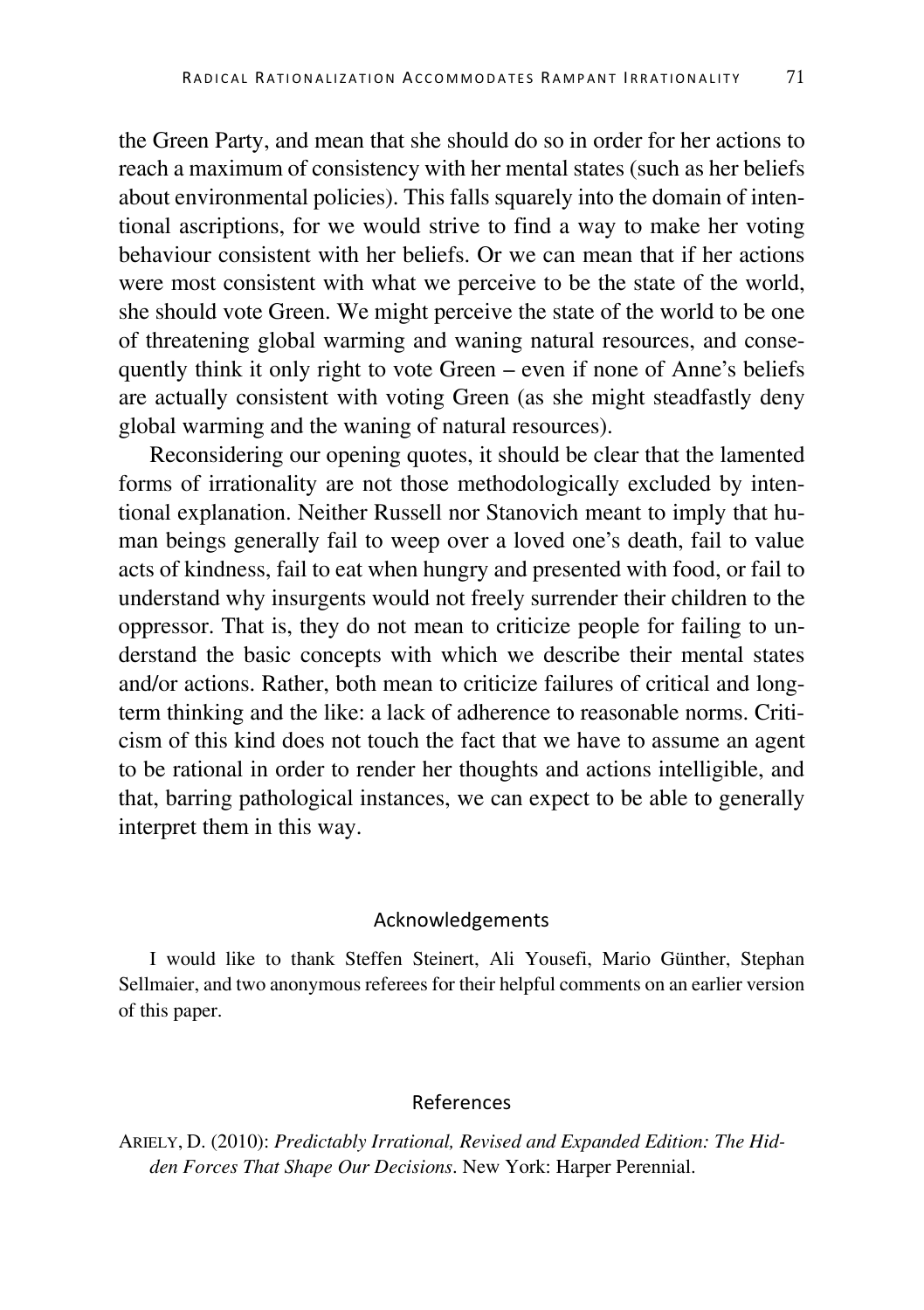- ARPALY, N. (2000): On Acting Rationally against One's Better Judgment. *Ethics* 110, 488-513.
- BECHTEL, W., & WRIGHT, C. (2009): What is Psychological Explanation? In: Calvo, P. & Symons, J. (eds.): *Routledge Companion to Philosophy of Psychology*. London: Routledge, 113-130.
- BRATMAN, M. (1979): Practical Reasoning and Weakness of the Will. *Noûs* 13, 153- 171.
- BROADIE, A. (1968): The Practical Syllogism. *Analysis* 29, No. 1, 26-28.
- BURGE, T. (1979): Individualism and the Mental. *Midwest Studies in Philosophy* 4, No. 1, 73-122.
- BUSS, S. (1997): Weakness of Will. *Pacific Philosophical Quarterly* 78, 13-44.
- CHERNIAK, C. (1981): Minimal Rationality. *Mind* 90, No. 358, 161-183.
- CLARK, A., & CHALMERS, D. (1998): The Extended Mind. *Analysis* 58, No. 1, 7-19.
- CUMMINS, R. (2000): "How Does It Work" vs "What Are the Laws?": Two Conceptions of Psychological Explanation. In: Keil, F. & Wilson, R. (eds.): *Explanation and Cognition*. Cambridge (Mass.): MIT Press, 117-144.
- DAVIDSON, D. (1980): *Essays on Actions and Events*. Oxford: Clarendon Press.
- DAVIDSON, D. (2001a): *Inquiries into Truth and Interpretation*. 2nd ed. Oxford: Clarendon Press.
- DAVIDSON, D. (2001b): *Subjective, Intersubjective, Objective*. Oxford: Clarendon Press.
- DAVIDSON, D. (2004): *Problems of Rationality*. Oxford: Clarendon Press.
- DAVIDSON, D., MCKINSEY, J. & SUPPES, P. (1955): Outlines of a Formal Theory of Value. *Philosophy of Science* 22, 140-160.
- DENNETT, D. (1987): *The Intentional Stance*. Cambridge (Mass.): MIT Press.
- DENNETT, D. (1991): Real Patterns. *The Journal of Philosophy* 88, No. 1, 27-51.
- FODOR,J. (1989): *Psychosemantics*. Cambridge (Mass.): MIT Press.

GIGERENZER, G. (2008): Moral Intuition = Fast and Frugal Heuristics? In: Sinnott-Armstrong, W. (ed.): *Moral Psychology, Vol. 2: The Cognitive Science of Morality: Intuition and Diversity*. Cambridge (Mass.): MIT Press, 1-26.

- HEMPEL, C., & OPPENHEIM, P. (1948): Studies in the Logic of Explanation. *Philosophy of Science* 15, 135-175.
- HOLTON, R. (1999): Intention and Weakness of Will. *Journal of Philosophy* 96, 241- 262.
- LEWIS, D. (1983): *Philosophical Papers*. Vol. 1. Oxford: Oxford University Press.
- MCNAUGHTON, D. & RAWLING, P. (2004): Duty, Rationality, and Practical Reasons. In: Rawling; P. & Mele, A. (eds.): *The Oxford Handbook of Rationality*. Oxford: Oxford University Press, 110-131.
- MELE, A. (1987): *Irrationality*. New York: Oxford University Press.
- PERKINS, D. (1995): *Outsmarting IQ: The Emerging Science of Learnable Intelligence*. New York: Free Press.